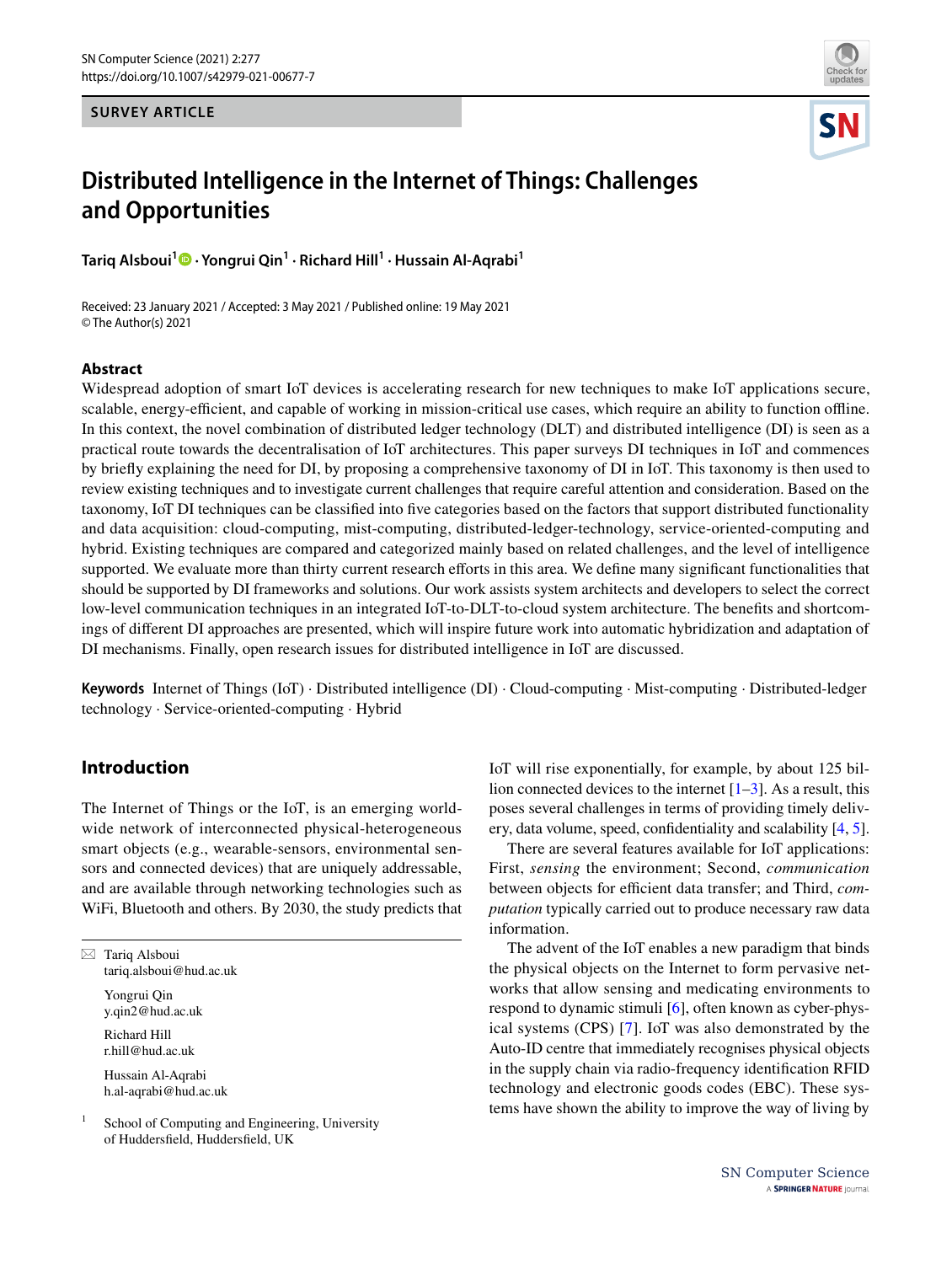transforming traditional cities into *smart* cities [\[8\]](#page-13-6), *smart* homes [\[9](#page-13-7)], smart regions, *smart* campuses [\[10](#page-13-8)].

Despite the fast adoption of IoT in industry, scalability, resilience, energy efficiency, and security, are the main challenges of adopting IoT [[11\]](#page-13-9). In fact, the researchers reported [\[12\]](#page-13-10) that security is one of the top ten IoT challenges along with challenging issues of privacy [[13\]](#page-13-11) and the security of devices [[14](#page-13-12)].

Enhancing CPS capabilities to schedule, analyse, including solve goal-directed issues allows complex IoT systems to be managed and ultimately optimised [[15\]](#page-13-13). Such systems often require signifcant computational power.

Given the potential benefts of distributed intelligence (DI), a number of issues related to general DI approaches, such as distrust, lack of scalability, energy-efficiency, and poor identifcation of potential participants, where the privacy of the participants still need to be solved [[16](#page-13-14)]. Traditional approaches to DI, e.g., those using Cloud Computing, are inadequate for dynamic IoT environments. The vague clauses in cloud-computing service agreements and unclear technical specifcations may result in consumers of cloud services to be unable to discover trustworthy cloud services. Consequently, DI in conjunction with DLT, has been proposed to address these kinds of issues.

DI technology support for IoT applications can be categorised into fve broad categories: sloud-computing, mistcomputing, distributed- ledger-technology, service-orientedcomputing and hybrid. The major diferences among these categories are described as follows. In cloud computing, DI processing functionality and data is controlled by single entities and only sent to the cloud for further processing. With mist computing, part of DI processing functionality and data is processed at the extreme edge of a network that typically consists of micro-controllers and sensors. By working at the extreme edge, mist computing can harvest resources such as computation and communication capabilities available on sensor nodes. With distributed ledger technology, the processing functionality and data is distributed among all participant nodes. With service-oriented computing, processing components are provided as services and distributed at all levels of the system. Eventually, the hybrid method is a combination of two or more of the four categories listed above.

#### **Comparison with Other Related Surveys**

In recent research, many proposed solutions have appeared to enable distributed intelligence in IoT with different application scenarios. Several survey articles have attempted to review DI approaches in varied degrees of depth and scopes. The authors in [[17](#page-13-15)] have discussed the role of distributed intelligence in the automation domain. The main idea of their survey paper was the identifcation of applications, key product and service requirements. The authors in [[18](#page-14-0)] have surveyed distributed intelligence from the perspective of Wireless Sensor Networks under eight themes, namely, coding, storage of data, allocation of channel, aggregation of data, etc, whereas we provide a comprehensive survey of the specifc distributed intelligence approaches in the IoT.

A comprehensive survey that analyzes the use of edge computing in improving the performance of IoT networks is presented in [\[19\]](#page-14-1). It describes the strengths and limitations of edge computing and categorizes edge computing architectures into groups, whereas our survey article focuses on the challenges faced in support of distributed intelligence. A survey in [\[20](#page-14-2)] provides a detailed study with the aim of analyzing the existing and evolving edge computing architectures and techniques for smart healthcare. It focuses on edge intelligence that targets health data classifcations with the tracking and identifcation of vital signs using state of the art deep learning techniques. The study also presents a comprehensive analysis of the use of cutting-edge artifcial intelligence-based classifcation and prediction techniques employed for edge intelligence. In comparison, this article does not provide a survey on edge computing, however, this survey article reviews contributions that attempts to build a distributed intelligence techniques in IoT by utilizing various technologies, such as cloud-computing, and mist-computing.

Another detailed survey in [[21](#page-14-3)], which focuses on the research efforts in edge intelligence. It overviews the background and motivation for artifcial intelligence running at the network edge. They also review the architectures, frameworks, and emerging key technologies for deep learning model, whereas we primarily focuses on distributed intelligence in IoT, presenting main techniques, frameworks, and research approaches in the domain. We also compare more than thirty representative distributed intelligence approaches. Most recently, a comprehensive survey is presented in [\[22\]](#page-14-4) in which the focus is on integrating edge computing and artifcial intelligence, which is formed as edge intelligence. They divide Edge Intelligence into artifcial intelligence for edge (intelligence-enabled edge computing) and artifcial intelligence on edge (artifcial intelligence on edge). In comparison, this survey article provides a new classifcations of distributed intelligence approaches under fve categories and evaluates each distributed intelligence approach according to the identifed IoT technical challenges.

In the following, we summarise the contributions of this survey article.

• We present related distributed intelligence challenges in the IoT, and categorize distributed intelligence approaches into diferent groups including: cloud-computing, mist-computing, distributed-ledger-technology, service-oriented-computing, and hybrid.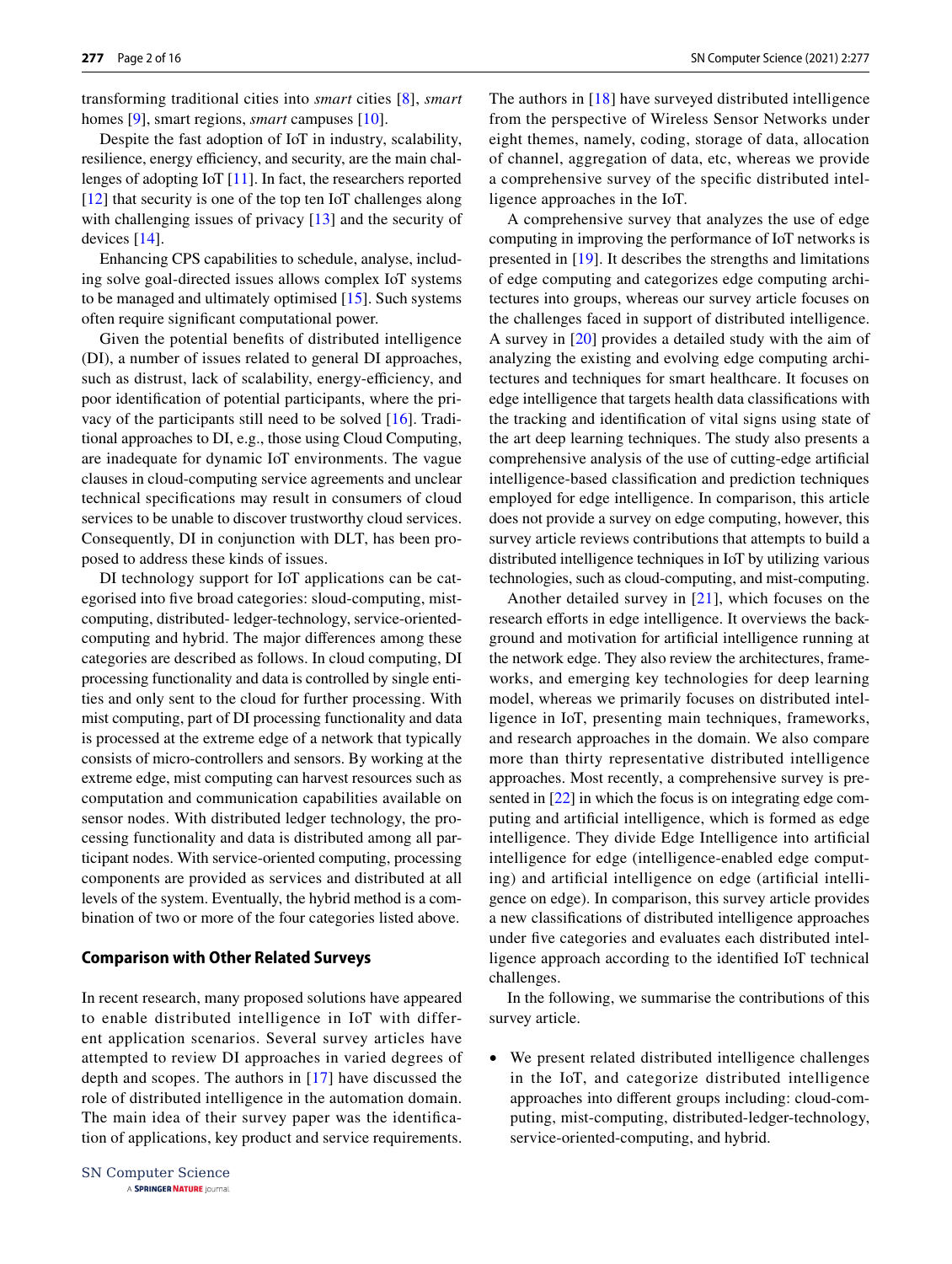- We compare and evaluate the performance of each distributed intelligence approach according to the IoT technical challenges in terms of resource constraints, scalability, security, privacy, offline capability, and interoperability.
- Based on thorough studies of distributed intelligence approaches, we discuss the potential ability for integrating components from several technologies, such as network function virtualization, multi-agent system, and distributed ledger technology to develop a new hybrid distributed intelligence approaches.

Reviewing the relevant literature to distributed intelligence are fourfold: (1) to understand how the DI framework can be used on top of the IoT infrastructure to build sustainable IoT applications; (2) to defne the important roles of the optimal DI framework; (3) how we can apply DI techniques from several technologies to solve real-world issues in the IoT domain; and (4) to outline current challenges and present potential future directions for research with respect to developing DI approaches and platforms to support a broader range of application scenarios.

This paper is structured as follows: "[Distributed Intel](#page-2-0)[ligence in the IoT"](#page-2-0) defnes the inspiration and obstacles that underlie the use of DI in the IoT. We also briefy describe the need for DI. In ["State-of-the-Art Distributed Intelligence](#page-5-0) [in IoT"](#page-5-0), we present a summary of several representatives DI research deployments according to the following categorization: cloud-computing, mist-computing, distributed-ledgertechnology (DLT), service-oriented-computing and hybrid, followed by an evaluation of DI approaches. In ["Hardware-](#page-11-0)[Based Security Primitives for IoT](#page-11-0)", we present hardwarebased security primitives with recent approaches. In "[Chal](#page-12-0)[lenges and Opportunities](#page-12-0)", we discuss future research opportunities, followed by the conclusion in "[Conclusions"](#page-13-16).

## <span id="page-2-0"></span>**Distributed Intelligence in the IoT**

In this section, we outline the DI and illustrate the need for DI in the IoT by identifying a number of the critical factors that determine the challenges of the IoT. We then explain how the IOTA platform may be used to achieve distributed intelligence. Furthermore, we categorise DI approaches into four broad categories, and cast these categories in a detailed taxonomy. Figure [1](#page-3-0) graphically illustrates the dimensions we have identifed. Note that, DI is one of the most critical eforts to use the ever-increasing amount of data brought back by IoT nodes deployed with sensors to achieve a detailed and expensive task of fnding, analysing and identifying the information needed.

DI has the potential to overcome many of the IoT technical challenges, such as scalability, resource constraints, security, privacy, and offline capability [[23\]](#page-14-5). DI involves the distribution of processing functionality, cooperation, and classifcation of data based on the type of information held, and is concerned with identifying where functionality should be invoked.

Additional intelligence is required to optimally service a range of IoT applications and user requirements. This intelligence applies not only to data processing, but also to security, privacy, network confguration, quality of service, and many more. There is therefore no single reliable place where this intelligence is triggered or placed. It can spread from the same devices to the Cloud/DLT/Fog according to the situation. It is expected that intelligence will be distributed through various locations to achieve maximum performance or functionality. In addition, this involves both in-network processing and networking elements. As a result, DI is defned as a sub-discipline of artifcial intelligence, which allows processing functionality to be distributed, enables collaboration between smart objects, and mediates data exchange to optimise communication for IoT applications. This is a description of consciousness in which the term DI is used throughout this article.

The organisation of nodes plays a crucial role in DI as it defnes, along with other factors, including (1) cost, which is the amount of energy needed to collect raw data, (2) accuracy, which is the level of coverage, and (3) reliability, which includes timeliness. The organisation of nodes may be either centralised or hierarchical, data gathered by all nodes is forwarded to a gateway (e.g., Raspberry Pi, Arduino) utilising single-hop or multi-hop communication in the centralised approach [[24](#page-14-6)]. Nonetheless, there is lack of scalability in this approach, which is a critical concern for IoT applications. It is unreliable, and creates traffic bottlenecks and delays in transmission or congestion, particularly in areas across gateway nodes [\[8](#page-13-6), [24\]](#page-14-6). In order to overcome the problems of centralised approaches, IOTA Tangle has been introduced as a promising solution to achieve a longer network lifetime and to provide better scalability [\[16](#page-13-14)].

We present a taxonomy of distributed intelligence approaches in IoT. Figure [1](#page-3-0) depicts the whole taxonomy that describes the IoT challenges. Then, it presents DI intelligence levels as low-level and high-level focusing on processing functionality and data. Finally, distributed intelligence approaches are classifed into fve broad categories. The following paragraphs provide a full description about the dimensions that we have identifed.

– Challenges: Connected IoT devices in the coming future lead to a number of fundamental challenges, e.g., resource constraints, scalability, energy efficiency, secu-rity, privacy, offline capability, and Interoperability [[5,](#page-13-3) [25](#page-14-7), [26\]](#page-14-8) as well as the massive amount of data produced by IoT.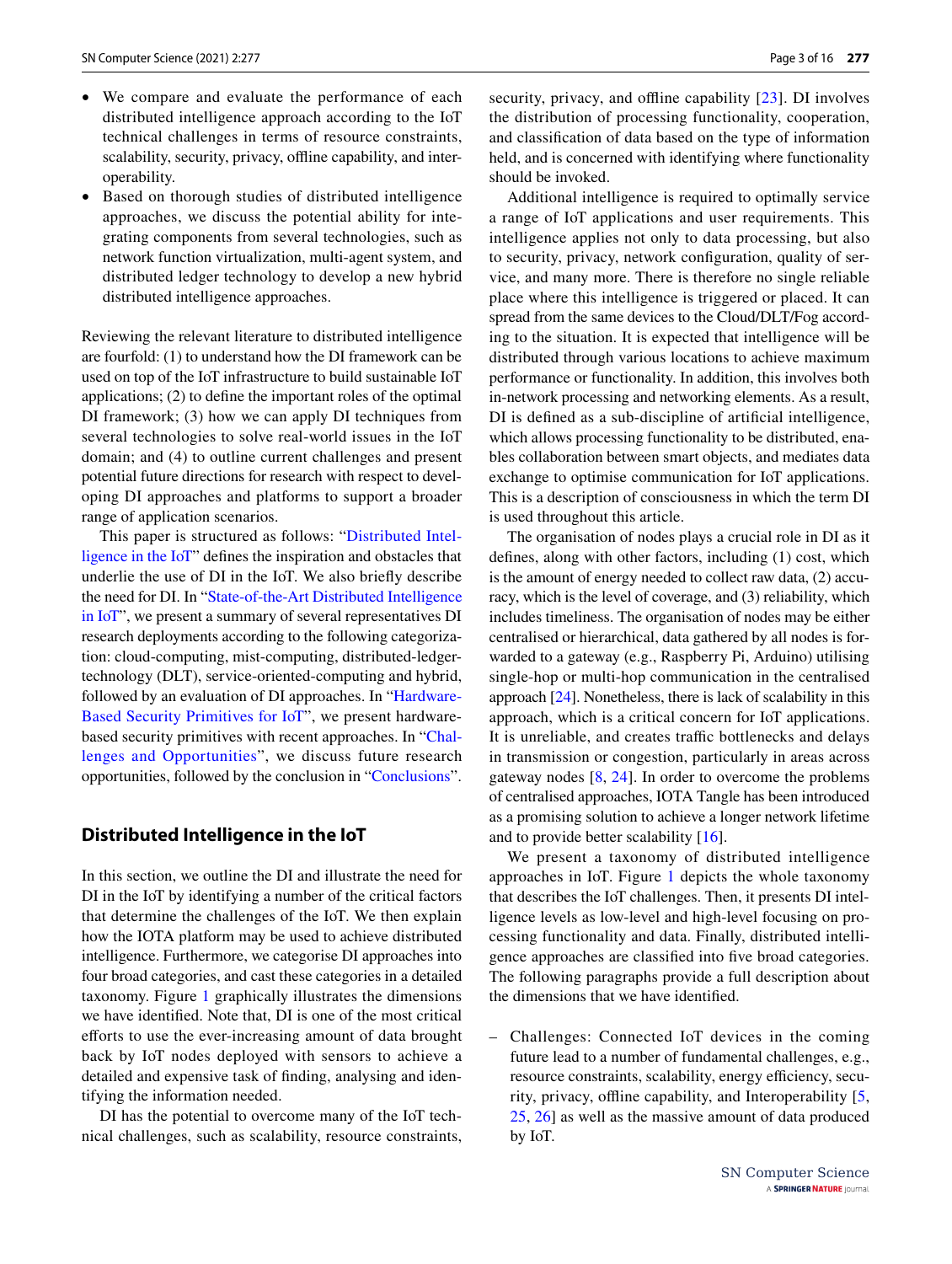

<span id="page-3-0"></span>**Fig. 1** A taxonomy of DI challenges, intelligence levels and Classifcations in IoT

- Intelligence Levels: is classifed into two parts, including low-level and high-level. The former refers to node level communications in which processing functionality is distributed among nodes in the network and data processing occurs within the network, i.e., in-network processing, whereas the latter uses high level node in the architecture, i.e., nodes with rich resources to process and handle data.
- Classifcations: DI technology support for IoT applications are classifed into fve broad categories: cloud-computing, mist-computing, distributed-ledger-technology (DLT), service-oriented-computing and hybrid technology.

## **Issues and Challenges**

## **Resource Constraints**

Resource Constraints are referred to IoT devices that was specifcally designed with limited power, limited storage capabilities, and limited processing. These limited resources

SN Computer Science A SPRINGER NATURE journal

makes DI a challenging distributed task. IoT systems generate large quantities of data, generating a high demand for network resources [\[26\]](#page-14-8). IoT devices tend to be small and equipped with batteries to maintain the balance between the efective span of their lifetime and the potential costs of device replacement.

As a result, these devices are typically subjected to strict constraints on their power consumption and available hardware resources. Hence. The less power consumption is universal constraint of the IoT. Efficient uses of IoT devices energy would maintain a prolonged network lifetime. A possible solutions that can be taken into consideration is energy harvesting  $[27]$  $[27]$ , computation offloading mechanism [[28\]](#page-14-10), and management of the wake-up-sleep cycle [[29\]](#page-14-11) are important techniques that are efective in reducing energyconsumption of constrained IoT devices.

## **Scalability**

Scalability can be defned as the ability of the network to meet the increasing demands of the network. It is a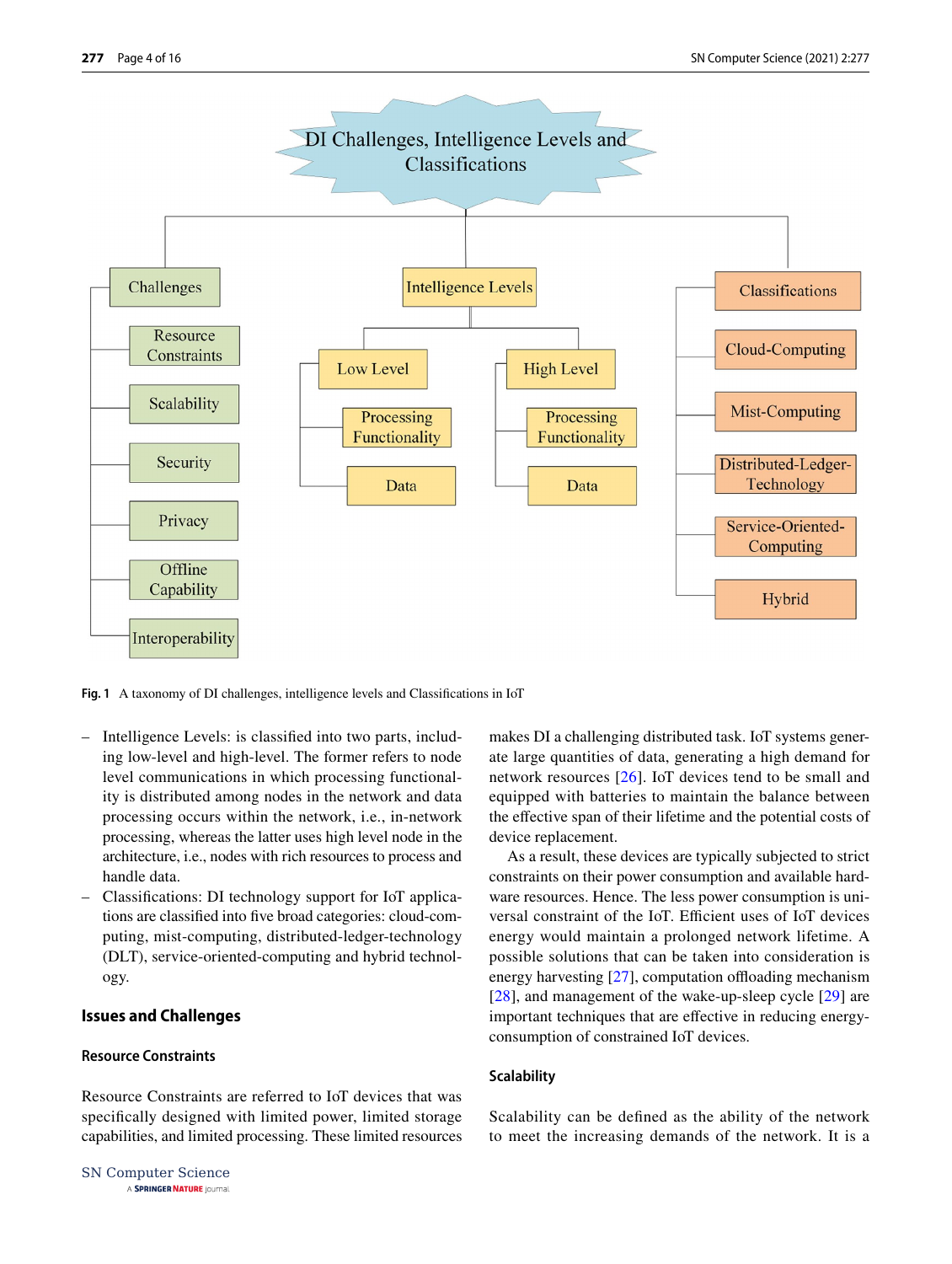fundamental requirement of any IoT system to handle the capability of the growing amount of work. It can be categorized as: Vertical Scaling and Horizontal Scaling. Vertical scaling is intended to upgrade the existing network devices by including more (e.g., power, RAM, CPU) [[30\]](#page-14-12). For example, adding processing power to a server to increase its speed. Moreover, a system can scale a by expanding it by adding more processing, main memory, storage, and network interfaces to the node to adapt the system to handle more requests, whereas horizontal scaling, the network is designed to expand by introducing more nodes. It can be achieved by adding more machines into the group of resources and adding more IoT devices to a network, for example, adding a new IoT device to a distributed IoT network.

In line with the predictions made in  $[2, 3]$  $[2, 3]$  $[2, 3]$  $[2, 3]$  IoT is continually changing and growing to meet ever-increasing demands. Therefore, future technologies should be very fexible in dealing with billions of things or smart objects that are inevitably connected to the Internet.

### **Security**

Security refers to the act of securing IoT devices and the networks they are connected to. The main aim of achieving security mitigation is to preserve authentication, confidentiality, and availability to ensure the security of the users, infrastructures, data and devices of the IoT [[31\]](#page-14-13). Authentication is concerned with identifying users and devices in a network and granting access to authorised persons, whereas confdentiality ensures that data is protected by preventing the unauthorised disclosure of information. Availability guarantees that an IoT system and data can be accessed by authenticated users whenever needed [\[32\]](#page-14-14).

Security remains one of the most fundamental challenges [[33–](#page-14-15)[37\]](#page-14-16). This is believed to be the most challenging and crucial obstacle to IoT. In addition, device security is another fundamental challenge that determines successful implementation of IoT applications [\[14\]](#page-13-12). In such circumstances, protection is a top requirement and authentication is especially of great concern, given the harm that could occur from a possibly malicious processing device and unauthenticated device attacks (Referred to outside device attacks) in an IoT system [[13\]](#page-13-11). Ensuring the robustness of any IoT system against hacking is critical.

## **Privacy**

Privacy can be defned as the ability of the system to properly ensure that any data/information is protected and remains confdential. IoT devices must have the incompetence to send their data over the network. Hence, some IoT devices may capture private and disclose sensitive information so that they may cause vulnerability for the system [[38\]](#page-14-17). According to [\[39\]](#page-14-18) private information can be further categorized as follows: (1) personal information: Such as National Security Number. (2) Sensitive information: Such as salary. It should be ensured that these two types of data private so that individual's information cannot be revealed without appropriate permission.

One main application that requires careful design of privacy is the health care, where patient information is delicate, and user privacy is concerned. In addition, the privacy leakage of user data is usually the ultimate concern, in particular with regard to sensitive data (e.g., the location and movement trajectory information) [[40\]](#page-14-19). A possible solution would be to defne who can access that data and in what form the data should be.

### **Offline Capability**

It is also referred to as resilience. It can be defned as the system's ability to operate efectively in mission-critical scenarios. For example, all capabilities do not change if the Internet is not available. Consequently, at all times, the system does not connect to the Internet and ofine capability remains extremely important. IoT applications that places the intelligence in a cloud-based system will ultimately become unavailable upon the shutdown of the internet connectivity.

Creating a distributed intelligence approach that handles and processes data in the cloud is inefficient if the cloud becomes unavailable, the system should have the ability to function offline in this critical situation. Therefore, the main functionality of any IoT system should be placed within the network. This results in using simple local processing, which is still possible to have an operational system with less functionality. Hence, the distribution of intelligence is desirable and should be supported.

#### **Interoperability**

Interoperability can be defned as the ability of software to communicate with one another for efective exchange and process of information [\[41](#page-14-20)]. The heterogeneity of both hardware and software devices also enhances interoperability. It should be tackled through multiple layers of services to enable software and devices to interact seamlessly with each other. This ensures straightforward integration.

Interoperability is the outcome of a range of critical problems, including vendors lock-in, the difficulty of developing IoT applications that work directly in cross-domains and or cross-platforms, and also the challenges of IoT communication for non-interoperable IoT devices. Also, several manufacturers provide a wide selection of technology in its devices, and these devices on the market are unlikely to be directly compatible.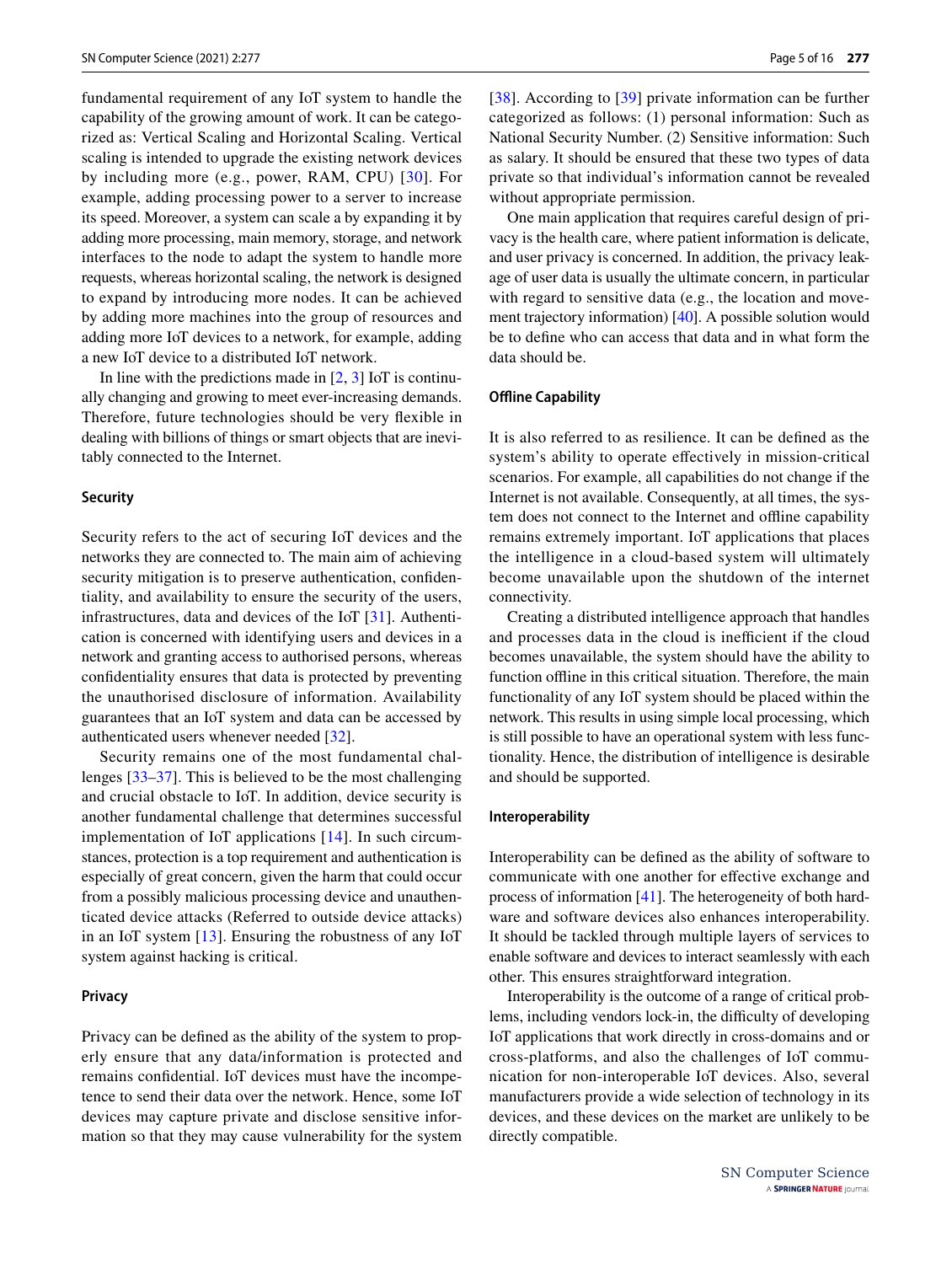# <span id="page-5-0"></span>**State‑of‑the‑Art Distributed Intelligence in IoT**

In this part, we review a set of recent approaches on distributed intelligence. These approaches are summarized and compared using the challenges presented in "Distributed Intelligence in the IoT".

#### **Overview of DI Approaches**

As aforementioned, we have identifes fve categories of distributed intelligence approaches.

#### **Cloud Computing DI**

In cloud computing approaches to DI, generally two layers are considered: the cloud and the end devices. Data is processed in the cloud (high-level intelligence) and devices equipped with sensors, are responsible for sensing the environment (low-level intelligence). In the simplest form, data is stored, processed, and transferred to the cloud for further processing rather than connected devices [\[42](#page-14-21)]. The cloud is driven by a centralised design architecture and the functionality is managed in the cloud.

This is inefficient for application that requires real timedecisions. For example, for autonomous vehicles, real-time decisions are critical. To overcome some of the inherent problems, [[43](#page-14-22)] have adopted AWS and introduced a framework for smart traffic control. The framework is based on a public cloud AWS IoT. The components of the system include: AWS IoT, Lambda, DynamoDB, Kinesis, and cloud watch. To be specifc, AWS IoT is responsible for collecting data from the environment. DynamoDB is responsible for collecting, and storing data. This ensures what is beyond the endpoints is updated in a timely manner. Cloud watch is a platform for monitoring AWS services and responsible for debugging AWS services in run-time. The proposed framework is energy-efficient with the use of MQTT protocol, scalable and secure. However, privacy and offline capability are not supported. It also lack supporting interoperability. Similarly, a distributed intelligence approach that leverages the AWS IoT platform is proposed in [[44](#page-14-23)] for connected vehicles. The approach authenticates data according to fve business rules. It deploys six unique amazon services that store various details about cars health, trip, and owners. The approach is energy efficient and achieves privacy. However, it lacks support for ofine capability and interoperablity.

A distributed intelligence architecture, that consists of three components has been proposed by the CARMA project [[45\]](#page-14-24). Each components of the architecture is responsible for a specifc task. In Carma Vehicle, various sensors are connected together that collects data. Carma edge, is responsible for processing of data via one or two machines. Finally, the CARMA Core is a cloud-based backend system that is based on public cloud resources and it supports services and information storage. The proposed framework is not suited for time-critical applications, and lacks scalability.

In [[46\]](#page-14-25), the author proposes a cloud-based solution, with the benefts of fog computing. The key concept is to introduce two more security features on fog gateway devices, such as Decoys and user behavior Profling. The Decoys features involve putting the legitimate user in highly prominent locations, to identify the dubious entry. Therefore, two of the new features being added on top of the existing features of cloud security. The proposed approach achieves better security. However, other IoT related challenges such as energy-consumption, offline-capability, interoperability are not well supported.

A distributed intelligence solution, called PROTeCt-privacy architecture for IoT and CC integration, has recently been proposed in [[47\]](#page-14-26). The security of the data on those IoT devices is the responsibility to detect and enforce a cryptographic method, for example, an asymmetric algorithm, to maintain the privacy prior data is exchanged to the cloud. Privacy is accomplished by the proposed technique, which is energy efficient. The technique, however, lacks scalability, and ofine-capability, which is not practical for time-critical applications. Also, it does not provide any mechanism to deal with interoperability.

Similarly, the authors of [\[48](#page-14-27)] proposed Cloud-IoT distributed intelligence architecture, using an efficiency and security data acquisition scheme. The data collected through the terminals are divided into blocks, sequentially encrypted and processed with the corresponding access subtree until it is forwarded to the cloud in parallel. The proposed approach reduces the time, cost, and secure. It also supports interoperability. However, the approach does not take into consideration power usage of IoT devices, lacks ofine-capability, and horizontal scaling.

#### **Mist Computing DI**

In mist computing approaches to DI, part of DI functionality and data is processed at the extreme edge of a network that consists of sensors and micro-controllers. By working at the extreme edge, mist computing can harvest resources with the help of computation and communication capabilities available on the sensors [[49\]](#page-14-28). In the simplest form, the gateway applies functionalities and rules for monitoring the health of local nodes, execution of computationally extensive tasks, and fltering application parameters

The authors in [\[50\]](#page-14-29) recently proposed a heterogeneous fve-layer mist, fog, and cloud-based architecture (IoHT) that is responsible for managing and routing (near-real-time)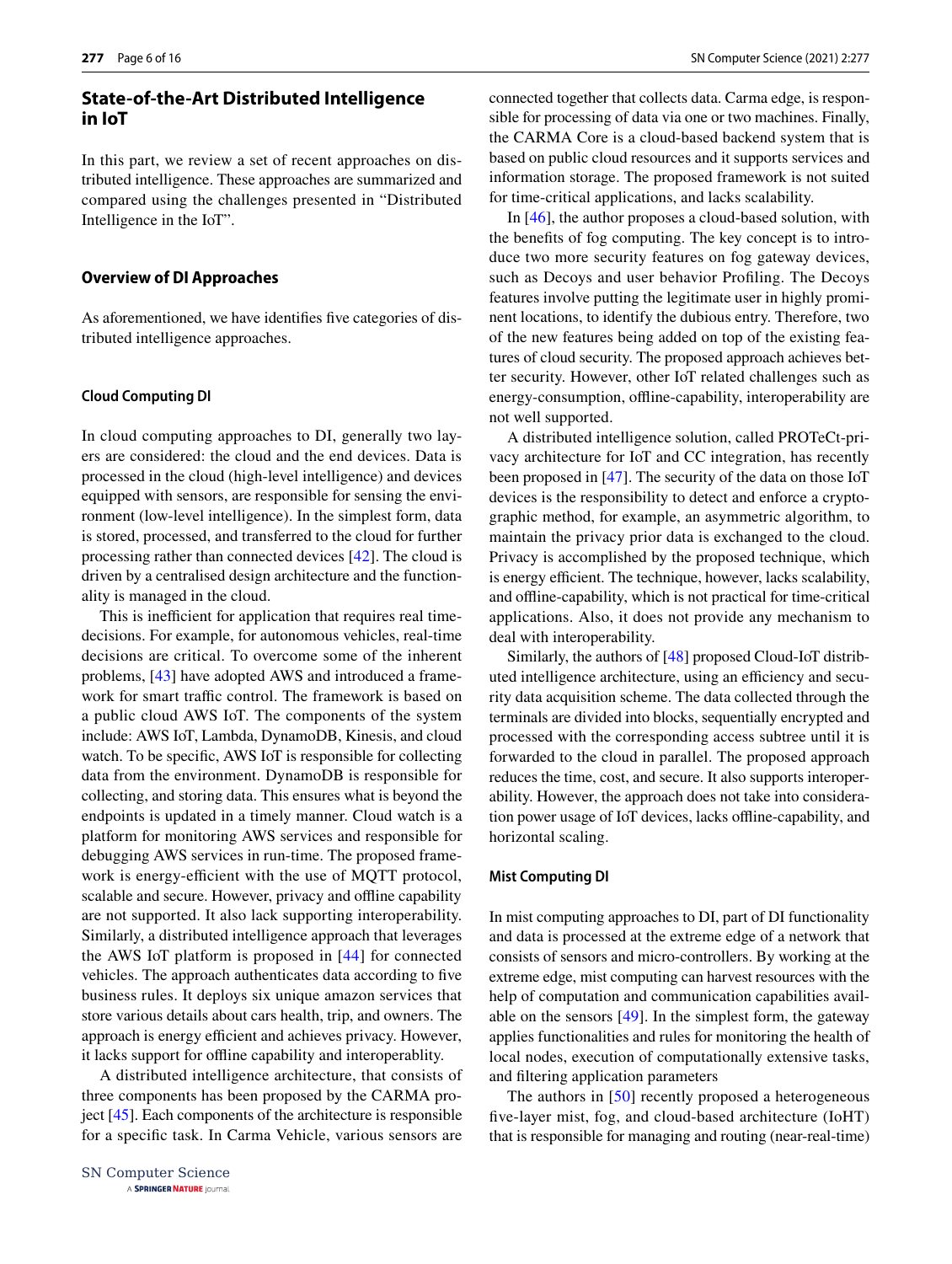efectively. Data processing from ofine/batch mode is also supported. In this framework, mist computing is responsible for checking if the data needs to be processed or not by applying certain-basic rules and the offloading mechanisms when needed. Software-defned networking (SDN) and link adaption-based load balancing are used in the heterogeneous IoHT framework. The framework ensures efficient resource utilisation while achieving optimal resource allocations.

The heterogeneous IoHT framework employs softwaredefned networking and link adaption-based load balancing. It ensures optimal resource allocations and efficient resource utilization. The proposed framework is energy-efficient, can eliminate redundant data, and provides fast-response to certain events. However, interoperability, and ofine capability mechanisms are not well supported. Furthermore, the framework does not include how scalability is achieved in the perception layer.

A framework based on mist computing was proposed by the authors of [[51\]](#page-14-30). The framework consists of four layers: the layer of data abstraction, the layer of data extraction, the transmission layer, and the layer of aggregation/integration. Where each layer is dedicated to perform a specifc task. The data extraction layer is responsible for extracting data from IoT devices.

In the data abstraction, layer data is encapsulated into a JSON format rather than transmitting raw data via it. The data transmission layer is responsible for transmitting and receiving information through any radio and has a Mist Nodes where the abstracted payload of JSON-SenML Is transmitted to the microcontroller via the radio attached. The proposed framework achieves interoperability in an efficient way, and is energy efficient. However, it lacks scalability and ofine capability. Furthermore, privacy and security are not supported in their design.

Another work is proposed by the authors in [\[52\]](#page-14-31), a framework that consists of four layers, including: IoT physical devices layer, mist nodes layer, fog nodes layer, and cloud nodes layer. IoT layer sends data to the mist nodes, which are responsible for processing the data. Cloud nodes layer is responsible for heavy computation tasks. The proposed framework is energy efficient since it uses mist nodes, and has less latency. However, it lacks scalability at the physical layer, and does not support security, privacy, and ofine capability.

The authors [\[53\]](#page-14-32) have taken that work a step further by introducing an offloading computation mechanism among mist nodes using the MQTT protocol that does not require service orchestration. The authors plan as future work to investigate the performances and the partially meshed network as well as supporting interoperability as part of the system.

Similar to the above work, a generic framework based on mist computing is proposed in [\[54](#page-14-33)]. The framework consists of mist nodes that process data at the extreme-edge and provides mobile devices to share the networking and computational mechanisms as services in a versatile manner. The framework is called a mobile embedded platform (mePaaS) and the essence of it lies in the architecture of Enterprise Service Bus (ESB). mePaaS nodes lend their hardware resources on the basis of a service level agreement (SLA) to others. Also, it utilizes a plugin module-based method to enable nodes to perform computational processes specifed through their requesters.

mePaaS is capable of implementing a workflow that makes the service modules available to complete the requesting tasks. mePaaS requests may submit a request package consisting of the process fow specifed in the standard workflow model (e.g. BPMN) and input parameters with custom algorithms.

The proposed framework is energy-efficient because of the use of mist nodes that process data at the extreme edge. However, other related IoT challenges, such as offline capability, privacy, security and scalability, are not well considered in their design. It also lacks supporting interoperability

In [[23\]](#page-14-5), the authors described fog computing architecture in support of distributed intelligence in IoT. Fog nodes are considered as hardware and software architecture. In hardware, fog nodes are mainly installed on gateways, and appliances. In software, fog nodes are described as a virtual machines. Reliability, bandwidth and security are enhanced. However, it has been identifed that security and privacy in fog computing remains as an issue [[55–](#page-14-34)[57\]](#page-14-35). In addition, how the approach is implemented and evaluated is not described. Also, it lacks a mechanism that deals with interoperability.

The work in [\[58](#page-15-0)] uses device-driven and human driven, to decrease energy usage and latency. Machine learning is adopted to identify user behaviors and data gathering from sensors are adjusted to decrease data transmission. Furthermore, some of the local tasks are offloaded between fog nodes in need to decrease energy usage. The proposed approach is considered to be energy-efficient and supports less latency. However, it does not support scalability, and interoperability. Furthermore, a way of exchanging information between sensor nodes is not supported.

#### **Distributed Ledger Technology DI**

In distributed ledger technology (DLT) approaches to DI, the functionality and data is distributed among all participant nodes. DLT serves as a shared, digital infrastructure for applications beyond the fnancial transactions. DLT enables the operation of highly, scalable, available, and appendonly distributed database (known as distributed ledger) in an untrustworthy environment [[59\]](#page-15-1).

Recently, the authors in  $[60-62]$  $[60-62]$  $[60-62]$  $[60-62]$  $[60-62]$ , have proposed an approach in support distributed intelligence. In [[60](#page-15-2)], the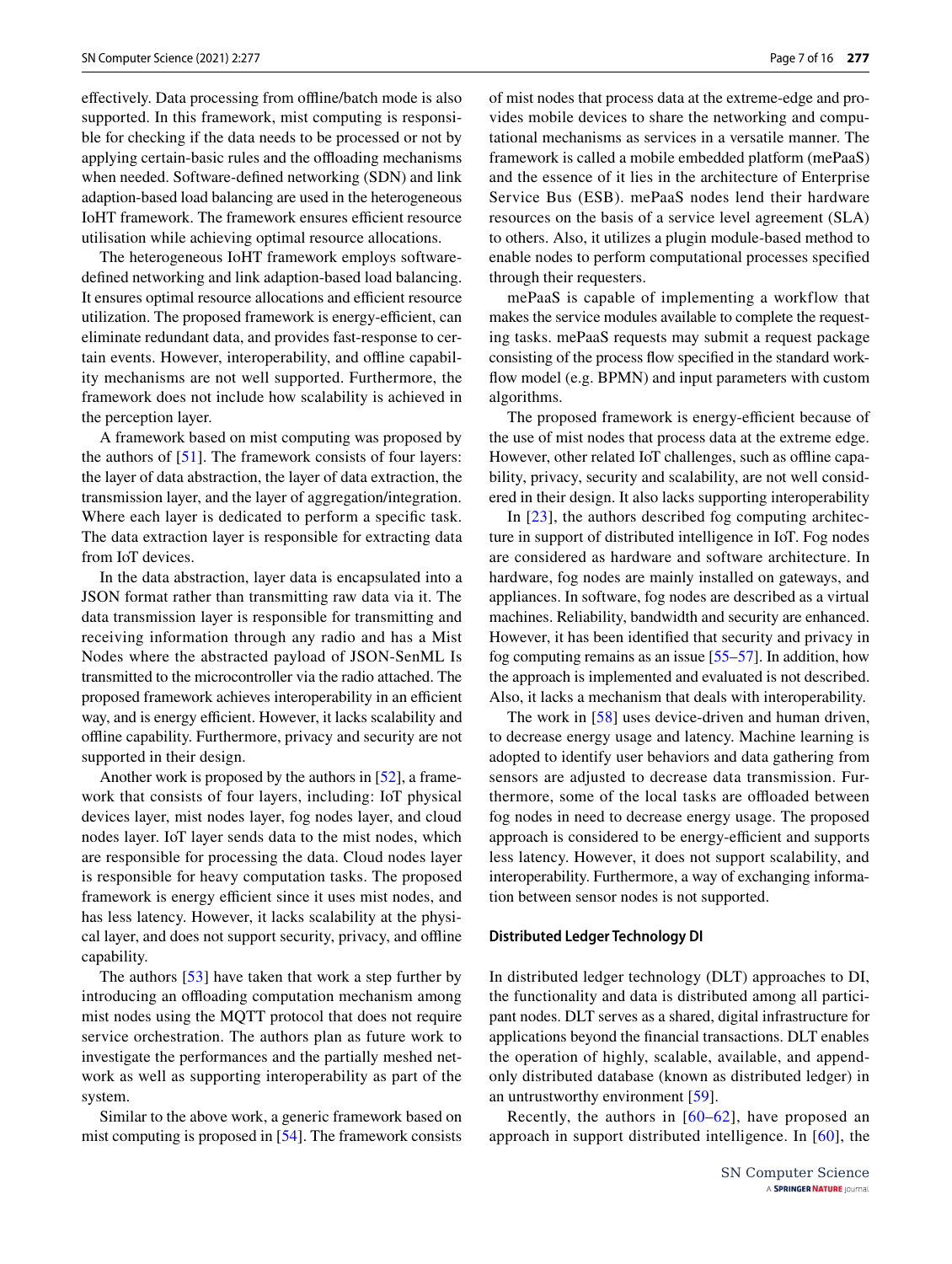system focuses on privacy and security. The privacy leakage is avoided due to the fact that gateway requires the user to add consent before anyone gets access to the data. Authentication and securely managing of privacy are ensured through the developed digital signature technique. The proposed approach achieves security and privacy. However, offlinecapability is not well supported in their approach, and IoT resource constraints i.e., power consummation are not taken into consideration. The approach also lacks scalability and interoperability.

Similarly, a distributed intelligence approach is proposed in [\[61\]](#page-15-4), the architecture consists of six main components. The proposed approach is scalable, secure, energy-efficient, lightweight and supports transparency, where low-level details are hidden. However, offline-capability is not considered, and elimination of redundant data coming from WSNs still remains unsolved. It also lacks a mechanism to deal with interoperability.

IOTA tangle architecture is an evolving DLT platform aimed at addressing transaction costs, mining and scalability issues (in the context of blockchain technology) [[59\]](#page-15-1), that are related to IoT. The architecture of a *Tangle*, which is central to IOTA. *Tangle* has been used to achieve DI.

For example, in [[63\]](#page-15-5) a distributed intelligence approach that adopts the IOTA protocol is proposed. It establishes an infrastructure network for smart home paying a particular attention to ensure scalability. All of the home IoT nodes in the system are linked with neighbouring nodes to exchange information and ensure synchronization with the ledger. The approach is only suitable for small scale applications, and would lead to higher energy to be consumed in all nodes since PoW computation is performed on local IoT nodes. Ofine capability is not supported and is not decentralized because it's fully based on a coordinator. The approach also does not support interoperability in the design of their architecture.

Most recently, an approach to distributed intelligence is introduced in [[16](#page-13-14)]. The approach is called a Scalable Distributed Intelligence Tangle-based approach (SDIT). The approach is concerned with solving some of the IoT issues such as scalability, energy usage, and decentralization by adopting the IOTA protocol. A computation offloading mechanism has been developed to ensure that constrained IoT devices do not engage in performing heavy computation tasks. The proposed approach is scalable, energy-efficient, and decentralized. However, security and elimination of redundant data are not considered. Also, they outline to develop a mechanism to deal with interoperability, and ofine capability as part of their future work.

Similar to  $[16, 63]$  $[16, 63]$  $[16, 63]$ , the work presented in  $[64]$  $[64]$  in which a distributed intelligence architecture is introduced. The architecture consists of three main components, including IoT nodes, Super-node, and Masked Authenticated Messages (MAM). IoT nodes are responsible for sensing the environment. The super-nodes are mainly concerned with aggregating data and packaging them into a transaction, which then are sent to the IOTA network. Masked Authenticated Messages are mainly responsible for managing access control over the data stored in the tangle. The approach achieves privacy with the use of MAM. However, the approach lacks an ofine-capability, and interoperability mechanisms that are critical to IoT applications, and is neither energy-efficient nor scalable due to the lack of an efficient clustering mechanism.

#### **Service Oriented Computing DI**

In service oriented computing approaches to DI, the functionality is supported as services that are distributed in all levels of the system. In addition, it ensures that software components are re-usable and interoperable through service interfaces.

Recent work is introduced in [\[65](#page-15-7)]. The LEONORE system to support distributed intelligence. LEONORE is built up using a service-oriented architecture and supports several application components in large-scale IoT deployments. The LEONORE framework works according to two phases push-based and pull-based. the Pull-based is responsible to independently propose a run time method, while provisioning of push-based, responsible for providing control for the application by providing software updates and maintains security. The proposed framework is energy-efficient, and scalable. However, offline-capability, security, and privacy are not well supported.

A service oriented computing is developed for the agriculture application in [[66](#page-15-8)]. The architecture contains components that are related to farming and farmers such as monitoring of the farm and it describes how farming should utilize such components. In this way, it is likely to reduce the expenditure for farming, minimize the labor, improve the crop yielding, and suitability of crop for a particular soil. However, the proposed approach lacks scalability, offline capability, and privacy, which are fundamental requirements for IoT.

Similar to the above work, but difers by adopting microservice is the approach proposed in [\[67\]](#page-15-9). The architectural style contains various patterns, including Client-server, Peer-to-Peer, and cloud computing pattern, etc, the framework proposes the adoption of micro-service. Micro-services adopts a simple APIs which are thin layered (light weighted compared to SOA). Some might argue that microservices are similar to SOA. However, both applies servicebased architecture that enables service use and reuse. The diferentiation is in the way where processing functionalities are triggered, where data is processed, architectural style, architectural characteristics, service characteristics and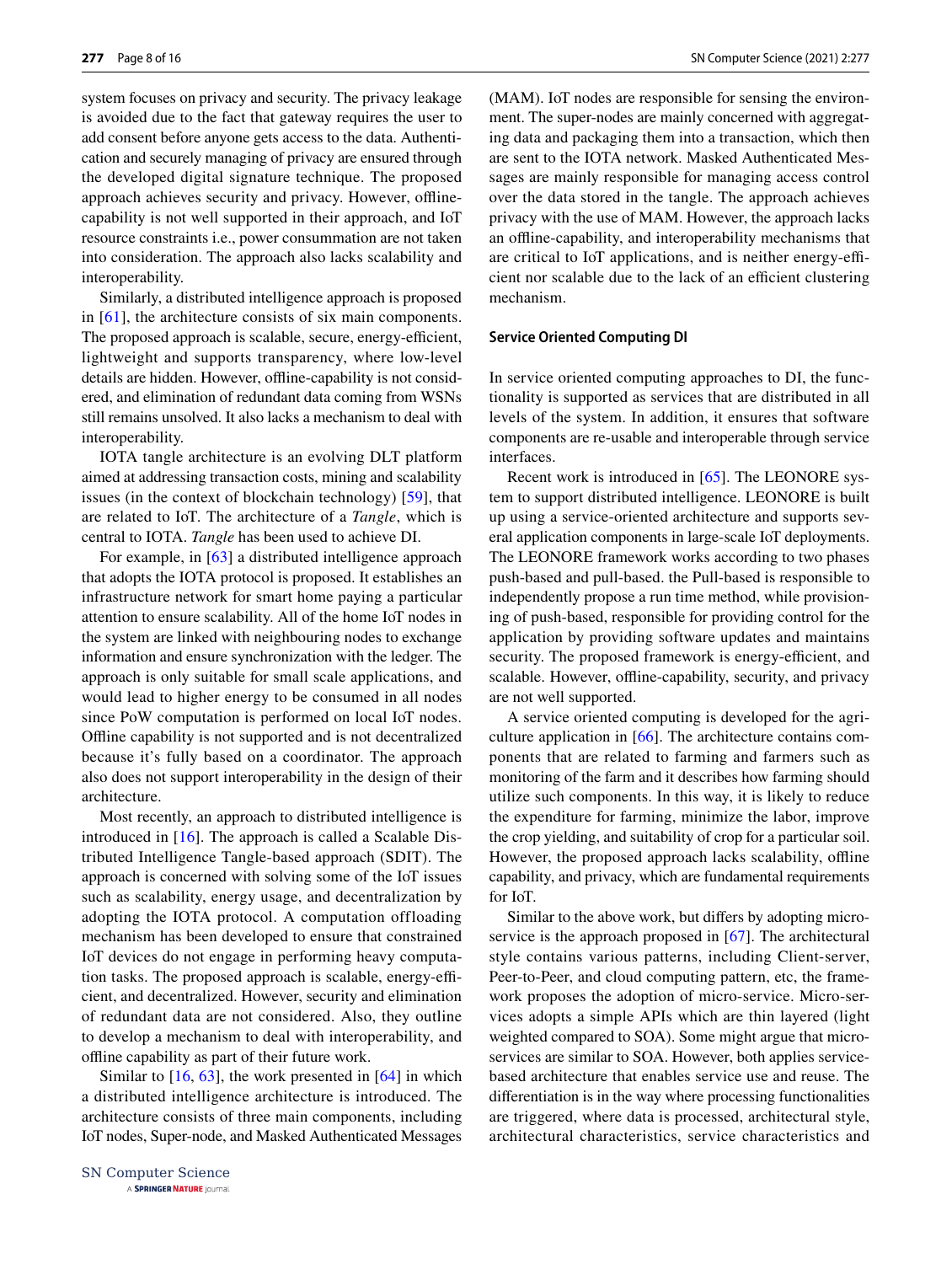capabilities. The proposed approach is energy-efficient, and interoperable. However, scalability that will accommodate the growth of IoT devices is not well supported. Furthermore, other challenges such as privacy, offline capability, security are not considered.

### **Hybrid DI**

A hybrid approach is an approach that combines two or more algorithms from diferent DI categories. Hybrid approaches aim to overcome some of the disadvantages of individual DI categories described above.

Most of the introduced hybrid approaches are mainly concerned with issues related to management of data, processing of data in a timely manner and privacy, by mixing diferent algorithms from various technologies to achieve the required goal. In early studies, distributed intelligence was achieved by integrating the architecture of WSNs at the various level of IoT in support of distributed intelligence [[15\]](#page-13-13). In such approach, the aim is that wireless sensor network architecture is to be connected to the internet, and the intelligence should be distributed at several layers. These approaches are considered efficient in regards to energy usage. This is because data processing is distributed among all layers; they provide fexibility and application specifc. However, they lack scalability, privacy, and offline capability, which are considered critical challenges of the IoT domain. they also lack supporting interoperability.

In [[68\]](#page-15-10), the authors applied fog computing as a means to support distributed intelligence by setting up an architecture that is made up of three layers. The sensing layer is concerned with transmission of data to the upper layer. A fog layer plays the role of data processing transferred from the sensor nodes. The cloud computing layer is used for heavy processing of data. The system is suitable for timely response applications and is energy efficient since processing is performed near the data source. It also provides support for interoperability. However, the approach lacks support for other IoT technical challenges such as scalability, ofine capability, and privacy.

Recently, a computing paradigm called Edge Mesh is being suggested in [[69](#page-15-11)] to allow distributed intelligence in IoT. Decision-making task is distributed through the network among devices, instead of data being transmitted directly to a central location for processing. Combining the use of both computation and data, tasks are exchanged with Edge Mesh through a network of routers and edge devices. The architecture of Edge Mesh comprises of several devices. First of all, the end devices are concerned with actuation and sensing purposes. Second, edge devices can be used to process and connect end devices. Third, routers are being utilized to transmit data. Finally, the cloud is increasingly being used to perform advanced analysis of data.

The incorporation of Edge Mesh could bring various benefts such as increased scalability, improved security, and privacy. Nevertheless, some will have a concern over privacy and security, but how privacy can be accomplished is not taken into account. Also, the architecture lacks support for interoperability

In comparison to the above, the research in [[70\]](#page-15-12) suggested an AI-based distributed intelligence solution. The solution incorporates the use of both cloud based and edge controller to enable distribute intelligence. To be specifc, it has been shown that the cloud-based controller is capable of providing intelligence at a high level. The edge controller is designed to support intelligence at a low level. The advantages of their research are reducing response time and loosening rules requirements. However, the approach lacks a mechanism which allows ofine capability and privacy preserving.

A hybrid distributed intelligence approach is proposed in [\[71\]](#page-15-13). The approach comprises of several layers, including IoT layer, fog layer, and cloud layer. The IoT layer contains WSNs that are mainly concerned with data collection from the environment, then data is transmitted to the fog layer, which is responsible for processing. The cloud layer is responsible for heavy computation. The architecture is energy-efficient, interoperable and scalable. However, it lacks an offline-capability mechanism, and does not deal with privacy.

A hybrid distributed data fow is introduced in [[72,](#page-15-14) [73](#page-15-15)]. All levels of the architecture comprises of fog nodes and these fog nodes works based on their computing resources. It has Edge input/output and nodes for computing data. The input nodes are used to communicate and transmit data to the compute nodes. Computing nodes are mainly concerned with the data processing. The proposed system takes into account the scalability and energy-efficent. However, offlinecapability, and privacy remains unsolved. The approach also does not support interoperability.

A novel tiered architecture to allow distributed intelligence is presented in [[74\]](#page-15-16). The three-tier architecture manages gathered data from sensors. The regional Tier contains fog nodes that are mainly concerned with data combination and pre-processing. The cloud data center is hosted to deal with heavily computations of data. The proposed system reduces energy usage by utilizing fog nodes to process data. However, scalability is not well maintained within the system and privacy is not considered. Furthermore, it applies static orchestration, leading to system failure.

Most recently, the authors in [\[5](#page-13-3)] propose a novel approach in support of distributed intelligence. The approach consists of (1) IoT nodes; Tangle to manage transactions; (3) PoW Server, and mobile agents to gather transactions data. All of the IoT nodes in the system are linked with neighbouring nodes to exchange information. IoT devices deployed to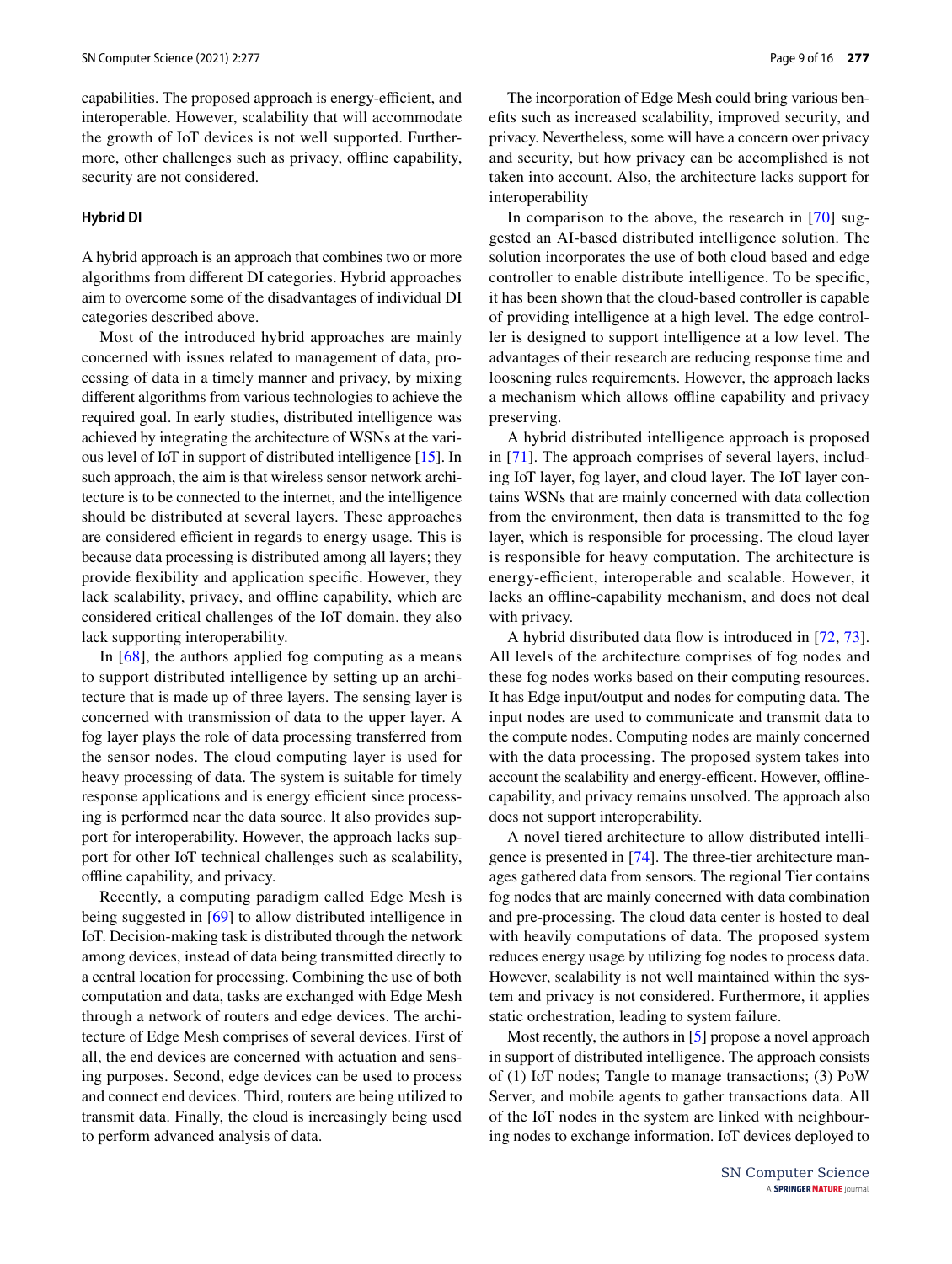sense data. A PoW server contains high power resources, and deals with heavy computations. Mobile Agents are triggered to gather transactions data along their identifed routes. MADIT is scalable and shares information between sensor nodes. Furthermore, the system is energy-efficient and decrease the data that needs to be collected. However, ofine-capability and interoperability are not considered, but outlined as future work.

In [\[75](#page-15-17)], a distributed Internet Like architecture (DIAT) is introduced. The system has three main layers. The frst layer mainly concerned with real-world objects such as sensor devices. Second layer, communicates and coordinates the tasks coming from the frst layer. The fnal layer is mainly concerned with user requests and services. The system is scalable and enables interoperability. However, dealing with other challenges such as ofine capability is not introduced and does not consider resource constraints posed by IoT devices.

The authors in [[76\]](#page-15-18) proposed an approach that relies on Mobile Cloud Computing. It was described that sensing and processing to be merged in the architecture of the network and it requires that the application workload to be shared among server side and nodes. The proposed approach allows the data to be analyzed and monitored in real time. However, these approaches do not consider the scalability of the system and they are not designed to cope with time-critical applications. Furthermore, offline capability, is not considered but outlined as future work.

Another work is introduced in [[77](#page-15-19)]. The work describes system architecture that consists of data collection, selforganization, and reasoner. The data collection is to be used for gathering and communicating data to a gateway for further processing, while, self-organization is responsible for proper management such as confguration, discovery, and duplicated identifcation check. The publish-subscribe is responsible for disseminating/acquiring data, which can be handled by the MQTT protocol. Finally, the reasoner plays the role of extracting knowledge based on context using a naïve Bayes method. Scalablity is ensured and delay is avoided due to the use of Bayesian reasoning. However, the ability to work in critical cases is not supported.

In [[78](#page-15-20)], the authors presents a hierarchical distributed computing architecture. layer one is largely used for computations. It is designed to provide centralised control purposes and wide city monitoring. The second layer consists of the intermediate computing nodes that recognise and respond to potentially dangerous activities and to act upon risks it identifes. The third layer consists of high-performance edge devices and low-powered linked to a group of sensors which manage raw data from sensors and analyses data promptly. The fourth layer is containing sensor nodes to track environmental changes. The benefits include low latency, efficient responses in real-time, and energy-efficient. Nonetheless, issues related to IoT, such as security and scalability, are not taken into account in the proposed approach.

#### **Intelligence Levels**

Intelligence-levels in DI approaches aims to provide where raw data processing occurs and where processing functionalities are triggered. In each distributed intelligence approach, the level of supported intelligence can be either low-level, high-level or both levels supported. For example, the works reported in [[43–](#page-14-22)[48](#page-14-27)] focuses on high-level intelligence by enabling data processing and processing functionality to occur in the cloud. Other research efforts that primarily supports high-level intelligence are proposed in [[16,](#page-13-14) [60](#page-15-2), [63](#page-15-5), [64\]](#page-15-6) in which a nodes with advanced computational resources i.e., energy and processing power are responsible for managing and handling data.

Low-level intelligence are mainly concerned with enabling data processing to occur at the edge of the network. For example, the DI approaches described in [\[23,](#page-14-5) [50](#page-14-29)[–52](#page-14-31), [54\]](#page-14-33) in which the main idea is to provide low-level intelligence to the data at the edge. In addition, cooperation among physical IoT devices by means of data sharing. Such research efforts would lead to a signifcant decrease in energy-consumption since data computation is performed near the IoT devices and faster response time is obtained.

Both of the high-level and low-level intelligence are supported in all levels of the IoT system to ensure minimum resource usage. For example, the DI approaches proposed in [[5,](#page-13-3) [15,](#page-13-13) [65,](#page-15-7) [69,](#page-15-11) [70](#page-15-12), [74](#page-15-16)] focuses on enabling high-level and low-level intelligence. In these approaches, low-level intelligence is supported by enabling data to be shared among various IoT devices and perform computation to provide usefulness insight out of the data. On the other hand, highlevel intelligence is supported by making use of the cloud to perform big data analytics [[70\]](#page-15-12).

#### **Evaluation of Distributed Intelligence Approaches**

The evaluation of distributed intelligence approaches covers 30 representative approaches. As described in Table [1](#page-10-0), the evaluation aims to assess existing research using the categorization presented in "[State-of-the-Art Distributed Intel](#page-5-0)[ligence in IoT](#page-5-0)" and the identifed challenges in "[Distributed](#page-2-0) [Intelligence in the IoT](#page-2-0)".

According to Table [1](#page-10-0), the least implemented challenges of distributed intelligence are ofine capability, security, and privacy. Many research efforts support only two or three of the IoT DI challenges, which are potentially critical for many IoT applications. In terms of ofine capability, It has not been implemented in most of the research efforts according to Table [1.](#page-10-0)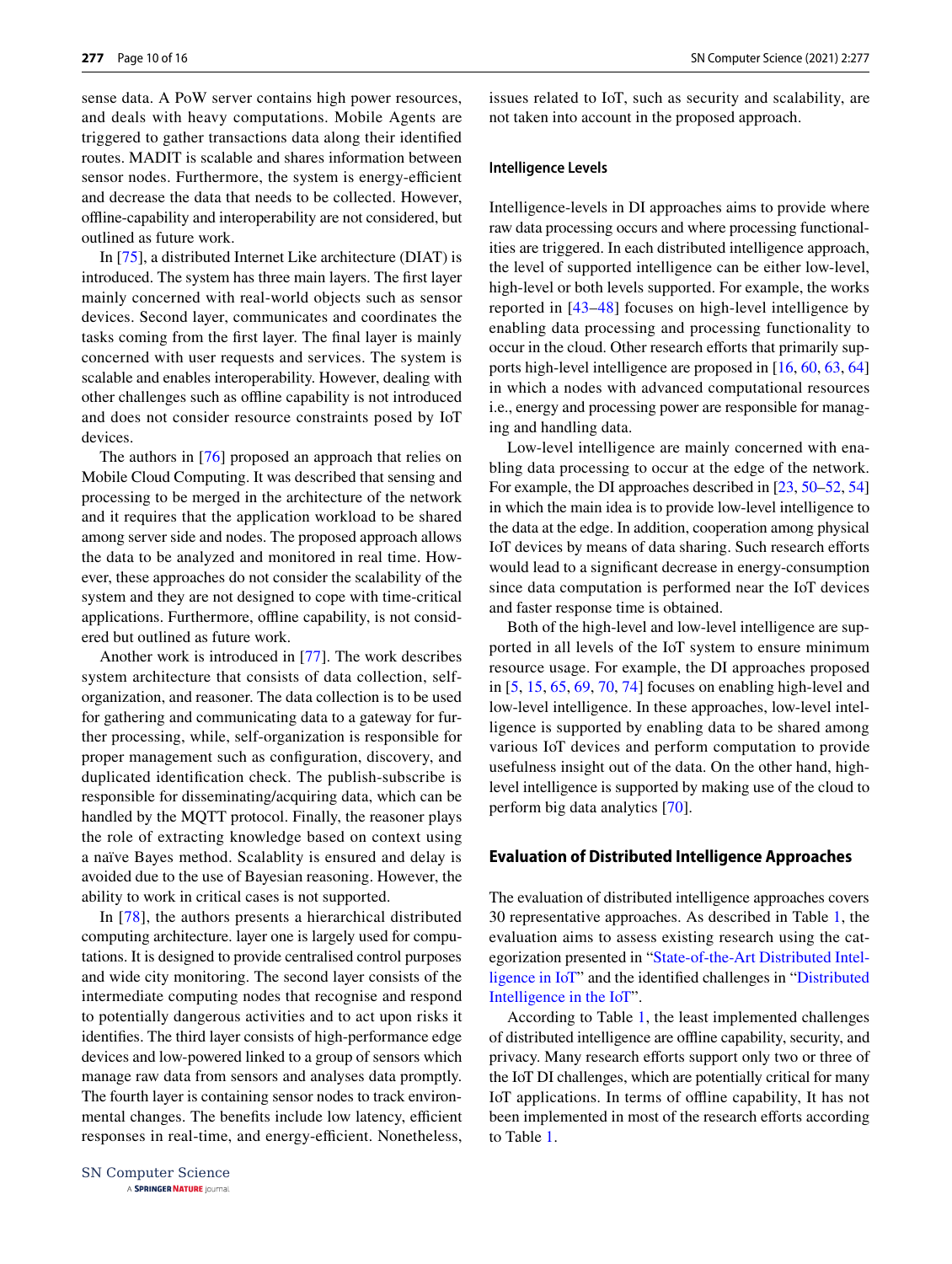<span id="page-10-0"></span>**Table 1** Evaluation of distributed intelligence approaches

| DI Categories                 | AP               | RC | ${\rm SC}$   | <b>SE</b>    | PR           | OC | IO           | IL           |
|-------------------------------|------------------|----|--------------|--------------|--------------|----|--------------|--------------|
| Cloud computing               | $[43]$           | ✓  | $\checkmark$ | Χ            | $\checkmark$ | Χ  | X            | H            |
|                               | $[44]$           | ✓  | ✓            | X            | ✓            | Χ  | X            | $\, {\rm H}$ |
|                               | $[45]$           | ✓  | Χ            | X            | $\checkmark$ | X  | $\checkmark$ | $\, {\rm H}$ |
|                               | $[46]$           | ✓  | X            | $\checkmark$ | $\checkmark$ | X  | X            | $\, {\rm H}$ |
|                               | $[48]$           | Χ  | Χ            | ✓            | ✓            | X  | ✓            | $\, {\rm H}$ |
|                               | $[47]$           | Χ  | ✓            | Χ            | ✓            | ✓  | X            | $\, {\rm H}$ |
| Mist computing                | $[50]$           | ✓  | Χ            | $\checkmark$ | Χ            | Χ  | Χ            | L            |
|                               | $[23]$           | ✓  | Χ            | ✓            | Χ            | X  | Χ            | L            |
|                               | $[58]$           | ✓  | Χ            | $\checkmark$ | Χ            | Χ  | X            | L            |
|                               | $[51]$           | ✓  | X            | X            | $\checkmark$ | Χ  | ✓            | L            |
|                               | $[52]$           | ✓  | ✓            | X            | X            | Χ  | ✓            | L            |
|                               | $[53]$           | ✓  | ✓            | Χ            | ✓            | ✓  | X            | L            |
|                               | $[54]$           | ✓  | ✓            | X            | Χ            | Χ  | Χ            | L            |
| Distributed ledger technology | [60]             | Χ  | X            | $\checkmark$ | $\checkmark$ | X  | X            | $\, {\rm H}$ |
|                               | [61]             | ✓  | ✓            | $\checkmark$ | Χ            | X  | X            | $\, {\rm H}$ |
|                               | $[63]$           | Χ  | ✓            | $\checkmark$ | $\checkmark$ | X  | X            | $\, {\rm H}$ |
|                               | $[16]$           | ✓  | ✓            | X            | X            | ✓  | X            | H            |
|                               | [64]             | Χ  | X            | X            | ✓            | ✓  | Χ            | H            |
| Service oriented computing    | [65]             | Χ  | X            | ✓            | ✓            | Χ  | Χ            | H&L          |
|                               | [66]             | ✓  | ✓            | $\checkmark$ | Χ            | X  | Χ            | H&L          |
|                               | $[67]$           | Χ  | ✓            | $\checkmark$ | ✓            | X  | X            | H&L          |
| Hybrid                        | $[15]$           | ✓  | ✓            | Χ            | Χ            | ✓  | X            | H&L          |
|                               | [68]             | ✓  | ✓            | $\checkmark$ | X            | X  | $\checkmark$ | H&L          |
|                               | [69]             | ✓  | ✓            | ✓            | Χ            | X  | X            | H&L          |
|                               | $[70]$           | Χ  | ✓            | X            | Χ            | Χ  | $\checkmark$ | H&L          |
|                               | $[71]$           | ✓  | ✓            | $\checkmark$ | Χ            | Χ  | $\checkmark$ | H&L          |
|                               | $[72]$           | Χ  | ✓            | Χ            | ✓            | X  | $\checkmark$ | H&L          |
|                               | $[73]$           | ✓  | Χ            | $\checkmark$ | Χ            | X  | X            | H&L          |
|                               | $[74]$           | ✓  | ✓            | $\checkmark$ | X            | X  | X            | H&L          |
|                               | $\left[5\right]$ | ✓  | ✓            | X            | Χ            | ✓  | $\checkmark$ | H&L          |
|                               | $[75]$           | Χ  | ✓            | $\checkmark$ | $\checkmark$ | X  | $\checkmark$ | H&L          |
|                               | $[76]$           | ✓  | Χ            | $\checkmark$ | X            | X  | Χ            | H&L          |
|                               | $[77]$           | ✓  | X            | $\checkmark$ | Χ            | X  | Χ            | H&L          |
|                               | $[78]$           | ✓  | X            | X            | $\checkmark$ | X  | X            | H&L          |

*AP* approach, *RC* resources constraints, *SC* scalability, *SE* security, *PR* privacy, *OC* ofine capability, *IO* interoperability, *IL* intelligence levels, *L* low-level, *H* high-level, *H&L* both high-level and low-level

Among these research efforts, the work proposed in [\[23](#page-14-5)], provides an interesting case study on applying distributed intelligence in smart factory applications. When applying the Fog computing technology, Fog nodes are described by the hardware and software architecture. Therefore, real time analysis are supported and low-latency is minimized. It has been indicated that fog computing approach is able to reduce bandwidth because processing is occurring within the network. The work proposed by the authors in [\[46](#page-14-25)] relates to the security issue in which a cloud-based approach is used to mitigate attack (e.g, data theft) where two additional security features are added. Consequently, better security can be achieved through the proposed built-in features in addition to existing cloud security features. In regards to the ofine capability issue, the authors in  $[15]$  $[15]$  introduced offline-capability in their architectural design, but without giving details about the implementation and evaluation.

# **A Summary of Shortcomings of Existing Distributed Intelligence Approaches**

From the above discussion, it can be seen that most of the current approaches to enabling distributed intelligence in IoT are subject to all the problems inherent in distributed systems. Firstly, the approaches suggested usually depend on centralised architecture for processing data [[57](#page-14-35)] that ofers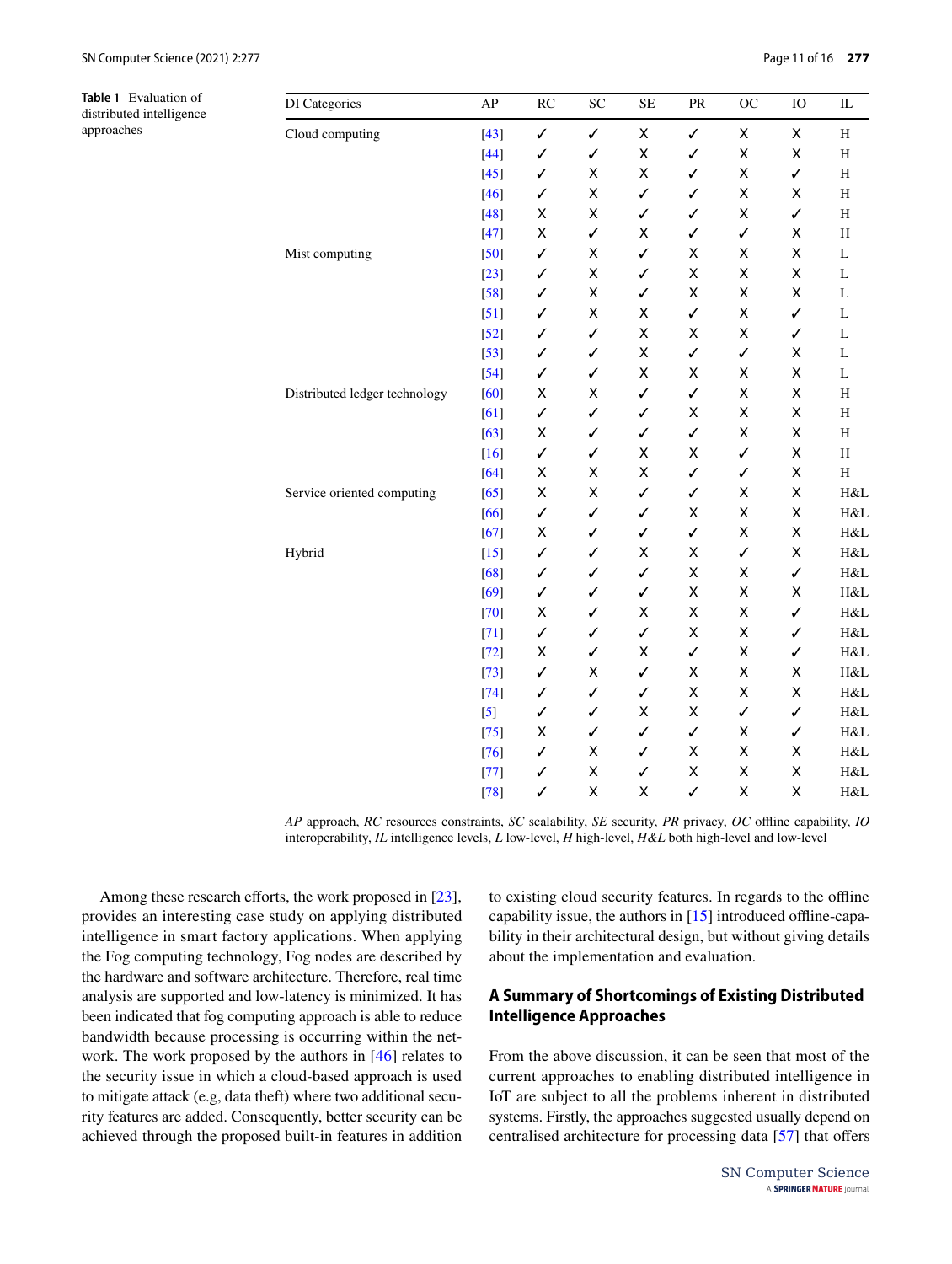high cost and unacceptable delays for many distributed applications. These include health monitoring, autonomous driving, emergency response etc. Furthermore, transferring data to a central location requires high network bandwidth [\[8](#page-13-6), [79\]](#page-15-21).

Bottlenecks and delays are expected from the communications among the devices and the centralized system [\[76](#page-15-18)]. Tracing data stored in the cloud is very difficult and lacks accountability. IoT that is based on central infrastructure requires trusting third party for dealing with data, and the storage of data in the cloud has the possibility of that data to be deleted or tampered with [[80](#page-15-22)]. Besides, solutions that fully relies on fog computing is considered to have problem with security and privacy  $[25, 55]$  $[25, 55]$  $[25, 55]$  $[25, 55]$ . They also lack interoperability and interaction models [\[25](#page-14-7)].

Previous research recommends that IoT needs to shift away from centralization point of control [[81\]](#page-15-23). Approaches based on Blockchain introduce overhead and performance issues [[82,](#page-15-24) [83\]](#page-15-25). Therefore, developing a standardised approach is required to defne IoT data. For example, the one provided in the IOTA Identifcation of Items (IDoT) [[84\]](#page-15-26) that aims to protect the network, too. Also, Blockchain requires transferring a big portion of data, which is the header block, leading to a wastage of resources [[85\]](#page-15-27).

## <span id="page-11-0"></span>**Hardware‑Based Security Primitives for IoT**

The inherently distributed nature of distributed intelligence approaches provides several vulnerable points to compromise security. Consequently, it is a fundamental challenge to ensure authenticity, integrity, confdentiality and availability among various integrated devices [\[86](#page-15-28), [87](#page-15-29)].

Hardware security primitives has been put forward as a promising security primitive to achieve security. It is referred to hardware devices that are used as fundamental building blocks to create security solutions [[87](#page-15-29)]. It consists of Physically Unclonable Functions (PUFs) and True Random Number Generator (TRNG). On one hand, PUFs is considered as an integrated circuit, which has the ability to generate secret responses and cryptographic keys by applying inherent physical variations from manufacturing [\[88\]](#page-15-30). In PUFs, inputs are referred to "challenges" and outputs are "responses." A challenge and its associated response are known as challenge-response pair (CRP). On the other hand, TRNG are hardware components that is responsible for producing random bits according to the outcome of unpredictable physical processes such as device's internal thermal noise [[89\]](#page-15-31).

Recent research focused on exploiting the benefts of hardware security primitives for Cyber-Physical System (CPS) [\[88,](#page-15-30) [90](#page-15-32)[–92\]](#page-15-33). The authors in [\[90\]](#page-15-32) have proposed a novel integrated TRNG-PUF architecture based on Photovoltaic (PV) solar cells. The proposed architecture works according to two phases including: Training phase and Run phase. The training phase is mainly concerned with learning the entropic nature of PV solar cells and sets an optimal sampling interval, which is a vital step to set optimum TRNG throughput. The run phase is mainly responsible for obtaining sensor response in either dynamic (large variation) response to produce TRNG output or static (stable) response to generate PUF output. The proposed integrated architecture can be benefcial in space-limited CPS.

Another PUF design that is specifcally targeted for use in IoT applications is proposed in [\[92](#page-15-33)]. The architecture of the proposed PUF consists of a microcontroller, eight piezo sensors, eight 100 K resistors, and an ac voltage source each of which is responsible for performing a specifc task. The proposed PUF should be considered a weak PUF as it is designed to have only one possible challenge-response pair (CRP). The reason there should only be one pair is because the response generated by the PUF is a result of comparing intrinsic characteristics of the piezo sensors. The proposed PUF approach can be incorporated into IoT devices as a cybersecurity solution.

A novel solar cell based PUF that leverages the intrinsic variations present in solar cells is introduced in [[88](#page-15-30)]. The proposed design utilizes a microcontroller to read the open-circuit voltages (Voc) of a selection of solar cells and generate an associated response. The proposed design was implemented using amorphous silicon solar cells, monocrystalline solar cells, and polycrystalline solar cells. A microcontroller is responsible for capturing voltages output and converts them to digital values. The PUF uses these values to generate a 128 bit response by comparing the voltages in a pre-determined pattern. Each bit in the generated response is a direct result of a comparison made between the output voltages from two diferent groups of solar cells. The proposed approach ensures security of IoT devices without adding hardware.

A novel weak PUF design using thermistor temperature sensors is proposed by the authors in [\[91](#page-15-34)]. The design uses the diferences in resistance variation between thermistors in response to temperature change. The approach is based on eight thermistor temperature sensors. Each sensor is connected to a microcontroller in the confguration. A microcontroller is used to compare readings from groups of thermistor temperature sensors to generate a weak response. An algorithm is used to process the individual voltage data and construct a 128-bit response. It produces a response by making a series of comparisons between total output readings for predetermined groups of a given component. It assumes that each component should have the same reading, and any diferences are solely due to their intrinsic variations. The approach have shown an improved overall reliability with regards to changes in temperature.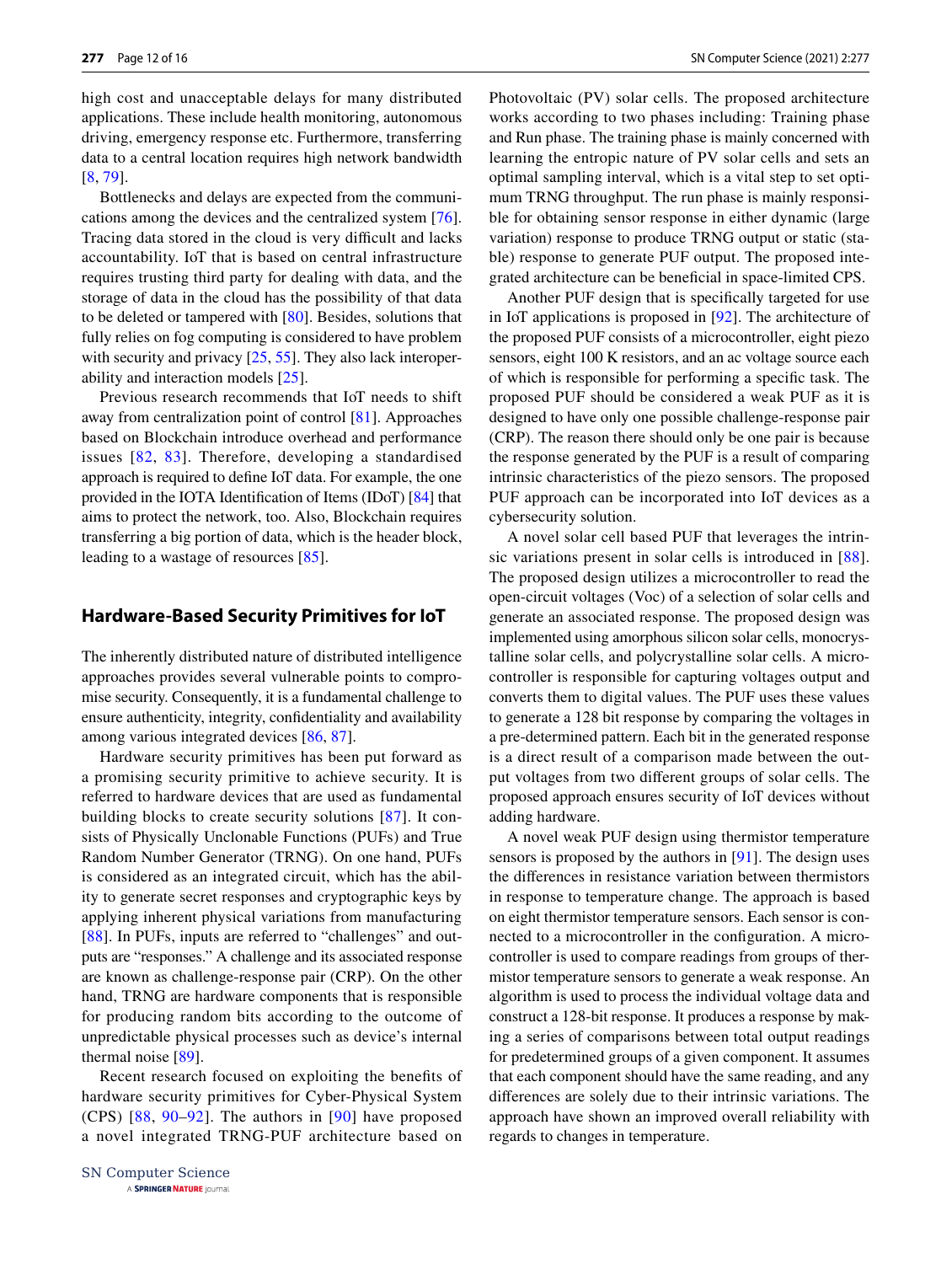# <span id="page-12-0"></span>**Challenges and Opportunities**

We have discussed several issues, and challenges that are important in a distributed intelligence approach. Also, we have examined over 30 research efforts to evaluate distributed intelligence approaches. these challenges are research felds that needs to be further investigated. We have giving the related references for each challenge in which the interested reader can use to further look into a specifc challenge.

In the following, we provide the needs of a DI approach/ platform that could potentially support all of the challenges in this article.

- Both DI and DLT are still in their early stages and requires further experimentation. Distributed intelligence is considered to be very critical in determining the success of almost any IoT applications such as smart parking. The main reason behind it is that it requires the placement of where methods should be invoked/triggered and where data should be processed. This needs an effort to where distributed intelligence should be put and activated. This process requires several stages such as business logic, energy efficient, and computation efficient. Distributed ledger technology (DLT), will change the infrastructure for the Internet of Things into collaborative distributed participants. IOTA Tangle will tackle many of the IoT issues by enabling scalablity, efficient processing of data, security, and privacy [[5](#page-13-3), [16\]](#page-13-14).
- There is an overall lack of a DI platform and approach, which can provide an efficient framework for other researchers to test alternative approaches, and distributed algorithms. For example, in order to design and develop a *new hybrid* DI approach that is mixed up from various technologies such as Network Function Virtualization (NFV) [[93](#page-15-35)], Mobile cloud Computing [[94](#page-15-36)], Multi-Agent system [[95,](#page-15-37) [96\]](#page-15-38), Distributed Leger technology [\[97\]](#page-15-39), is yet to be developed.
- IOTA DLT Masked Authentication Messaging comprises of three modes including public, private, and restricted that could potentially provide a way of enabling multiparty authentication scenarios [[4](#page-13-2)], and access control. Moreover, location privacy [[13](#page-13-11)] that focuses on how to efectively select reasonable dummy locations and avoid having the real locations. These are considered as important issues for providing an effective IoT privacy  $[25]$  $[25]$  $[25]$ . The first IOTA-based project towards achieving better privacy, i.e. end to end encryption is called Untangle care as described in [[98](#page-15-40)], which has an interesting vision as your body, your health, and your data. The project considers the devel-

opment of a virtual health assistant platform that puts users in control of their own health data and enables them to have a more active role side-by-side with their healthcare stakeholders.

- Device security is regarded as an important challenge, which provides support to successfully implement many IoT applications that can be afected by cyber-attack. For example, cyber attacks to IoT devices, IOTA nodes/ IoT gateways can mislead the functioning of these IoT devices, and introduces potential risks that could fail in the services that is provided to, for example, smart parking system, and leading to providing faulty decisions in response to critical situations. Network security ensures that the DI system is protected from several network attacks such as jamming and snifer. Cyber security [[14\]](#page-13-12) would be regarded as a crucial enhancement to any IoT systems. This is where the IOTA MAM plays an important role to ensure security and privacy in data transfer.
- The issue of the ofine capability can be tackled by the IOTA *Tangle*. This issue is not related to the confguration of the network, rather it is concerned with clustering the network. Consequently, the Tangle can overcome this particular issue by generating ofine *Tangles*, in which part of the nodes can be in an offline mode and exchange transactions between each other's. Ultimately, this does not require an internet connection when the tangle is ofine. Then, all of the transactions that occurred when the **Tangle** was offline can be attached to the online one.
- The IOTA Tangle offers benefits that can be applied to Wireless Sensor Networks (WSNs). The energy efficiency, and scalability issues are the main concerns of a WSN and these issues should be considered. In addition to that, generating an efective routing protocol using the *Tangle* by considering an important metrics such as quality of service is another direction to be considered. Moreover, an investigation of the probability of applying it to support information Extraction (IE) methods in WSNs such as Threshold-based, periodic and querybased would be an efficient way of performing Information Extraction in an interactive mode. Consequently, the advantages of IOTA *Tangle* will not be restricted to a particular problem.
- Ensuring where to place the intelligence is a major research question that should be taken into consideration when developing distributed intelligence approach. Other related research questions that should be investigated including: How IoT devices should cooperate with each other to support low-level intelligence? Where heavy computations should be invoked? Who is responsible for the distribution of tasks between devices? When to trigger data processing and where?. These are all research questions that needs to be investigated further. The computation tasks should be distributed among various devices depending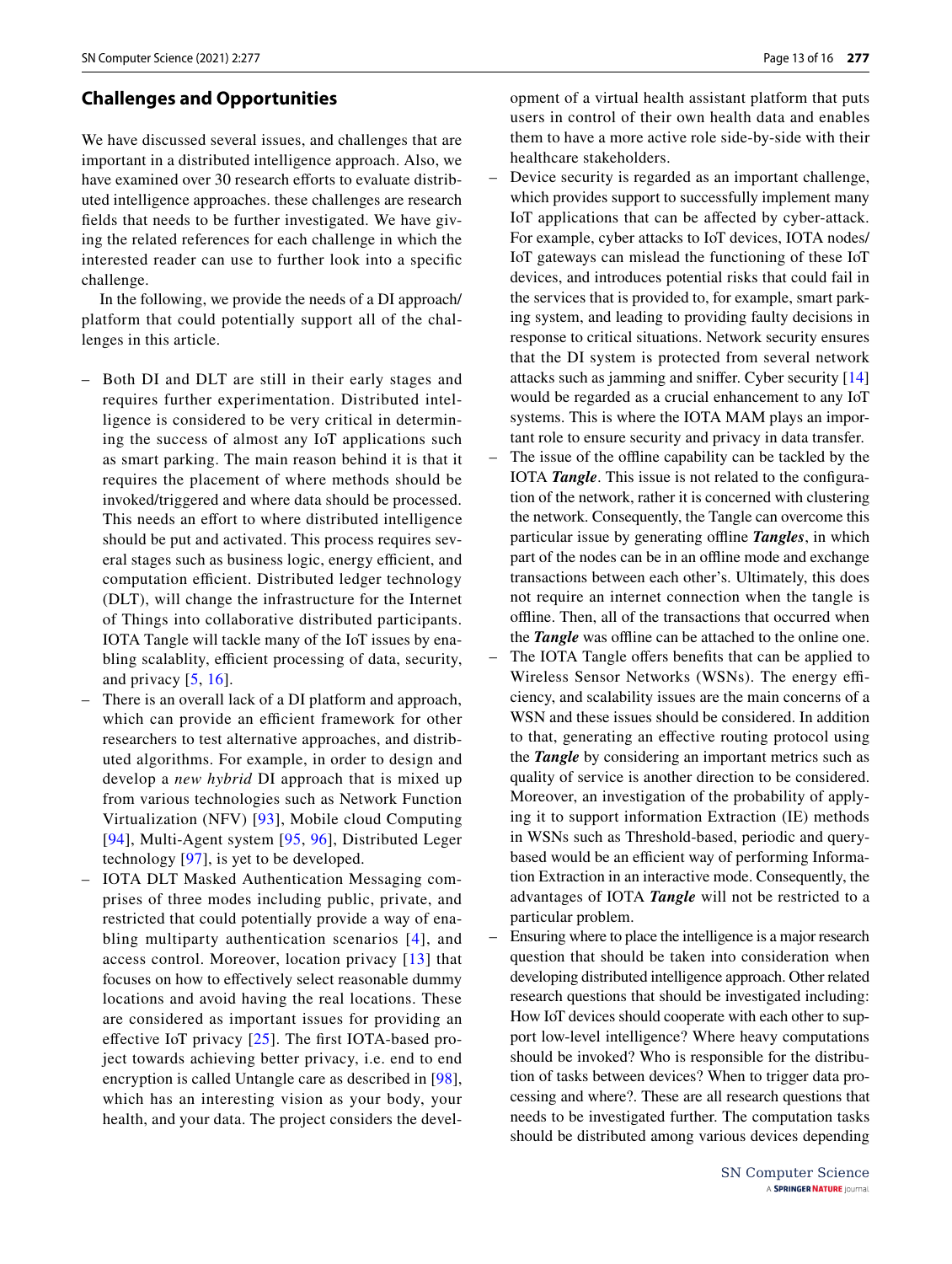on the available resources of each device. For example, IoT devices with higher resources can perform data processing on behalf of constrained IoT devices. Therefore, the tasks should be distributed among diferent devices depending on the application requirement and resources available on the devices. Mist computing can work on the edge of the network and can deal with issues related security, data processing, and access control etc. This requires mist devices to be robust and fexible. It is a challenge to manage all the tasks concurrently when developing distributed intelligence approaches.

# <span id="page-13-16"></span>**Conclusions**

As the use of Internet of Things (IoT) appliances have increased in recent years, mainly due to improvements in sensor technologies and an overall costs is reduced, the ability of sensing is considered to be become pervasive as they are integrated into everyday objects. Since IoT devices are generally resource-constrained, there is an assumption that they shall connect to centralised infrastructure to provide additional application functionality, facilitating the smart revolution. The reliance upon cloud nodes to process sensor data, for knowledge discovery, results in being unsuitable way for many IoT applications. To overcome these issues, distributed intelligence and DLT paradigms are being investigated. Industrial development of IoT platforms, such as INFORMA London, MAERSK UPS, FEDEX, AND BNSF RAILWAY JOIN BITA ALLI-ANCE etc, are now moving toward utilizing DLT analytics. Distributed intelligence is suitable for resource constraints IoT devices and describes where functionality should be invoked and where data should be processed while DLT will change the entire infrastructure of IoT to many IoT applications. We have studied the research efforts related to distributed intelligence to identify critical functions that DI platform/approach should support. We have provided a discussion about distributed intelligence techniques. It has been identifed that there is a lack of lightweight solution that enables distributed intelligence according to the identifed limitations of the summarized approaches.

#### **Declaration**

**Conflict of Interest** On behalf of all authors, the corresponding author states that there is no confict of interest.

**Open Access** This article is licensed under a Creative Commons Attribution 4.0 International License, which permits use, sharing, adaptation, distribution and reproduction in any medium or format, as long as you give appropriate credit to the original author(s) and the source, provide a link to the Creative Commons licence, and indicate if changes were made. The images or other third party material in this article are included in the article's Creative Commons licence, unless indicated otherwise in a credit line to the material. If material is not included in the article's Creative Commons licence and your intended use is not permitted by statutory regulation or exceeds the permitted use, you will need to obtain permission directly from the copyright holder. To view a copy of this licence, visit<http://creativecommons.org/licenses/by/4.0/>.

## **References**

- <span id="page-13-0"></span>1. Cisco. Internet of things at a glance. (1); 2016.
- <span id="page-13-17"></span>2. Gartner. Gartner says the internet of things installed base will grow to 26 billion units by 2020. (1); 2013.
- <span id="page-13-1"></span>3. API Research. More than 30 billion devices will wirelessly connect to the internet of everything in 2020. (1); 2013.
- <span id="page-13-2"></span>4. Al-Aqrabi H, Pulikkakudi JA, Hill R, Lane P, Liu L. A multilayer security model for 5g-enabled industrial internet of things. In: 7th International Conference on Smart City and Informatization (iSCI 2019), Guangzhou, China, November 12–15, 2019, Lecture Notes in Computer Science, Switzerland; 8 2019. Springer International Publishing AG.
- <span id="page-13-3"></span>5. Alsboui T, Qin Y, Hill R, Al-Aqrabi H. Enabling distributed intelligence in the internet of things with iota and mobile agents. Computing; 01 2020.
- <span id="page-13-4"></span>6. Luigi A, Antonio I, Giacomo M. The internet of things: a survey. Comput Netw. 2010;54(15):2787–805.
- <span id="page-13-5"></span>7. Carlos C, Samuel SNC. Agent-oriented engineering for cyber-physical systems. Helping Teachers Dev Res Inf Pract. 2019;02:93–102.
- <span id="page-13-6"></span>8. Perera C, Qin Y, Estrella JC, Reif-Marganiec S, Vasilakos AV. Fog computing for sustainable smart cities: a survey. ACM Comput Surv. 2017;50(3):32:1-32:43.
- <span id="page-13-7"></span>9. Doan TT, Safavi-Naini R, Li S, Avizheh S, Muni VK, Fong PWL. Towards a resilient smart home. In: Proceedings of the 2018 Workshop on IoT Security and Privacy, IoT S&P '18, pages 15–21, New York, NY, USA; 2018. ACM.
- <span id="page-13-8"></span>10. De Angelis E, Ciribini ALC, Tagliabue LC, Paneroni M. The brescia smart campus demonstrator renovation toward a zero energy classroom building. Procedia Eng. 2015;118:735–43.
- <span id="page-13-9"></span>11. Al-Aqrabi H, Johnson AP, Hill R, Lane P, Alsboui T. Hardwareintrinsic multi-layer security: a new frontier for 5g enabled iiot. Sensors. 2020;20(7):1963.
- <span id="page-13-10"></span>12. Armbrust M, Fox A, Grifth R, Joseph AD, Katz RH, Konwinski A, Lee G, Patterson DA, Rabkin A, Stoica I, Zaharia M. A view of cloud computing. Commun ACM. 2010;53(4):50–8.
- <span id="page-13-11"></span>13. Sun G, Chang V, Ramachandran M, Sun Z, Li G, Hongfang Y, Liao D. Efficient location privacy algorithm for internet of things (IoT) services and applications. J Netw Comput Appl. 2017;89:3–13 (**Emerging Services for Internet of Things (IoT)**).
- <span id="page-13-12"></span>14. Sohal AS, Sandhu R, Sood SK, Chang V. A cybersecurity framework to identify malicious edge device in fog computing and cloud-of-things environments. Comput Secur. 2018;74:340–54.
- <span id="page-13-13"></span>15. Van den Abeele F, Hoebeke J, Teklemariam GK, Moerman I, Demeester P. Sensor function virtualization to support distributed intelligence in the internet of things. Wirel Person Commun. 2015;81(4):1415–36.
- <span id="page-13-14"></span>16. Alsboui T, Qin Y, Hill R. Towards a scalable iota tangle-based distributed intelligence approach for the internet of things. In: Intelligent Computing, Advances in Intelligent Systems and Computing. Springer Verlag; 10 2019.
- <span id="page-13-15"></span>17. Terzic I, Zoitl A, Favre B, Strasser T. A survey of distributed intelligence in automation in European industry, research and market. In: 2008 IEEE International Conference on Emerging Technologies and Factory Automation; 2008. pp. 221–228.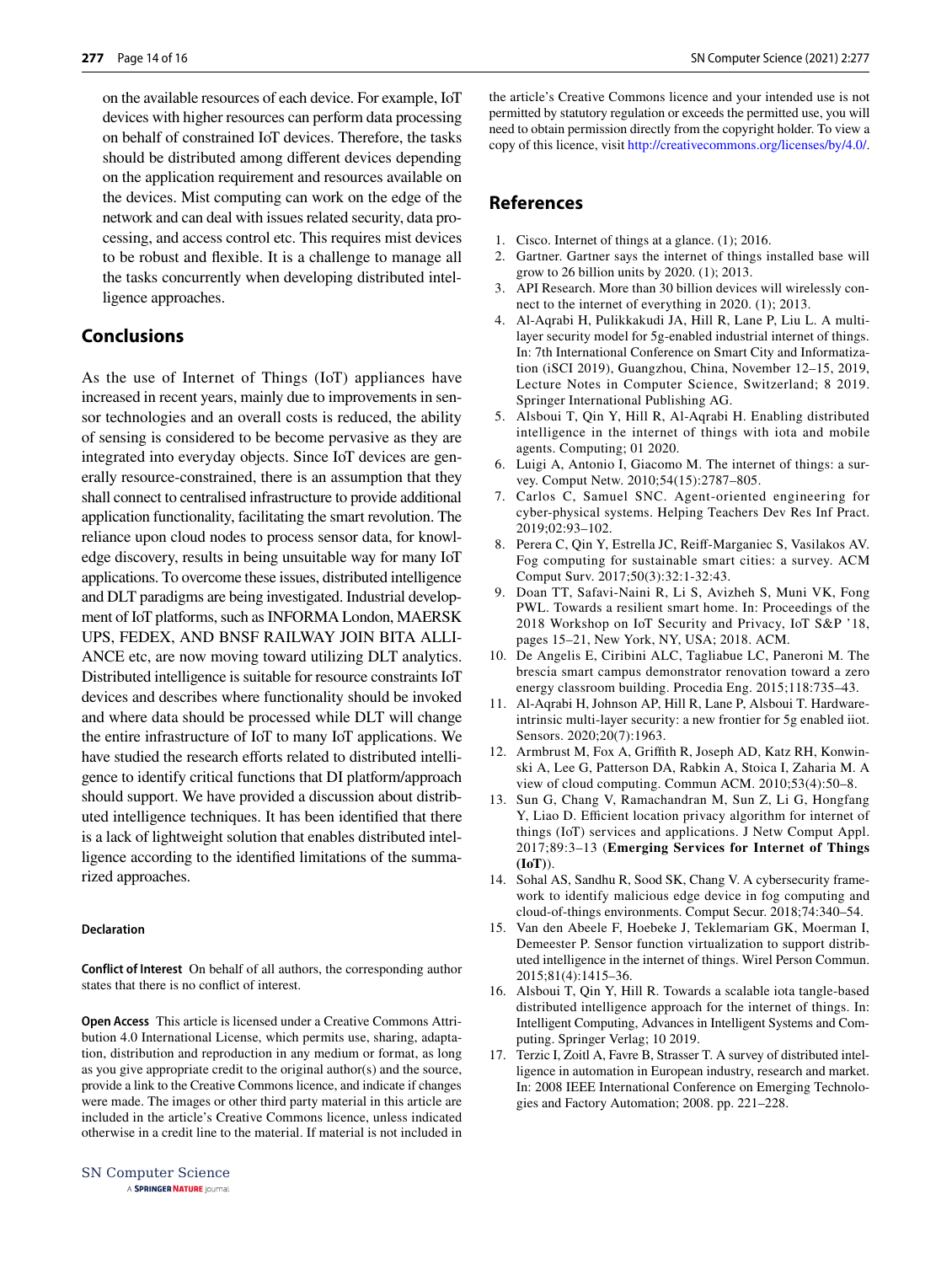- <span id="page-14-0"></span>18. Shu L, Lloret J, Rodrigues JJPC, Chen M. Editorial—distributed intelligence and data fusion for sensor systems. IET Commun. 2011;5(12):1633–6.
- <span id="page-14-1"></span>19. Wei Y, Liang F, He X, Hatcher WG, Chao L, Lin J, Yang X. A survey on the edge computing for the internet of things. IEEE Access. 2018;6:6900–19.
- <span id="page-14-2"></span>20. Amin SU, Shamim HM. Edge intelligence and internet of things in healthcare: a survey. IEEE Access. 2021;9:45–59.
- <span id="page-14-3"></span>21. Zhi ZX, Chen EL, Zeng L, Luo K, Zhang J. Edge intelligence: paving the last mile of artifcial intelligence with edge computing. Proc IEEE. 2019;107(8):1738–62.
- <span id="page-14-4"></span>22. Deng S, Zhao H, Fang W, Yin J, Dustdar S, Zomaya AY. Edge intelligence: the confuence of edge computing and artifcial intelligence. IEEE Internet Things J. 2020;7(8):7457–69.
- <span id="page-14-5"></span>23. Byers CC, Wetterwald P. Fog computing distributing data and intelligence for resiliency and scale necessary for IoT: the internet of things (ubiquity symposium). Ubiquity. 2015;4(1–4):12.
- <span id="page-14-6"></span>24. Michael V, Johannes S, Christian I, Schahram D. A scalable framework for provisioning large-scale IoT deployments. ACM Trans Internet Technol. 2016;16:1–20.
- <span id="page-14-7"></span>25. Dizdarevic J, Carpio F, Jukan A, Masip X. A survey of communication protocols for internet of things and related challenges of fog and cloud computing integration. ACM Comput Surv 04 2018. 51.
- <span id="page-14-8"></span>26. Siow E, Tiropanis T, Hall W. Analytics for the internet of things: a survey. ACM Comput Surv. 2018;51(4):74:1-74:36.
- <span id="page-14-9"></span>27. Klinefelter A, Roberts NE, Shakhsheer Y, Gonzalez P, Shrivastava A, Roy A, Craig K, Faisal M, Boley J, Oh S, Zhang Y, Akella D, Wentzloff DD, Calhoun BH. 21.3 a 6.45 w self-powered IoT soc with integrated energy-harvesting power management and ulp asymmetric radios. In: 2015 IEEE International Solid-State Circuits Conference - (ISSCC) Digest of Technical Papers; 2015. pp. 1–3.
- <span id="page-14-10"></span>28. Elsts A, Mitskas EOG. Distributed ledger technology and the internet of things: a feasibility study. Proc 1st Workshop Blockchain-Enabled Netw Sens Syst. 2018;11:7–12.
- <span id="page-14-11"></span>29. Haimour JA-SO. Energy efficient sleep/wake-up techniques for IoT: a survey. JEEIT. 2019;04:478–84.
- <span id="page-14-12"></span>30. Bondi AB. Characteristics of scalability and their impact on performance. In: Workshop on Software and Performance; 2000. pp. 195–203.
- <span id="page-14-13"></span>31. Noor MM, Hassan WH. Current research on internet of things (IoT) security: a survey. Comput Netw. 2019;148:283–94.
- <span id="page-14-14"></span>32. Sha K, Wei W, Andrew YT, Wang Z, Shi W. On security challenges and open issues in internet of things. Future Gener Comput Syst. 2018;83:326–37.
- <span id="page-14-15"></span>33. Granjal J, Monteiro E, Sá SJ. Security for the internet of things: a survey of existing protocols and open research issues. IEEE Commun Surv Tutor. 2015;17(3):1294–312.
- 34. Nastase L. Security in the internet of things: a survey on application layer protocols. In: 2017 21st International Conference on Control Systems and Computer Science (CSCS); 2017. pp. 659–666.
- 35. Sha K, Andrew YT, Wei W, Davari S. A survey of edge computing based designs for IoT security. Digit Commun Netw; 2019.
- 36. Tedeschi S, Mehnen J, Roy R. Iot security hardware framework for remote maintenance of legacy machine tools. In: Proceedings of the Second International Conference on Internet of things and Cloud Computing, ICC 2017, Cambridge, United Kingdom, March 22–23, 2017; 2017. pp. 43:1–43:4.
- <span id="page-14-16"></span>37. Mohan S, Asplund M, Bloom G, Sadeghi A-R, Ibrahim A, Salajageh N, Griffioen P, Sinopoli B. The future of iot security: special session. In: Proceedings of the International Conference on Embedded Software, EMSOFT 2018, Torino, Italy, September 30–October 5, 2018; 2018. p. 16.
- <span id="page-14-17"></span>38. Gao C, Cheng Q, Li X, Xia S. Cloud-assisted privacy-preserving profle-matching scheme under multiple keys in mobile social network. Clust Comput. 2019;22.
- <span id="page-14-18"></span>39. Mehdi G, Quoc-Viet P, Mamoun A, Xiaobo Z, Christian F-C, Gautam S. Eca: an edge computing architecture for privacy-preserving in IoT-based smart city. IEEE Access. 2019;7:155779–86.
- <span id="page-14-19"></span>40. James B, Immanuel B, Navin R. Authenticating health activity data using distributed ledger technologies. Comput Struct Biotechnol J. 2018;16:257–66.
- <span id="page-14-20"></span>41. Jussi K, Alfredo DE, Francesco M, Pasi H, Janne T-M, Arto Y, Juha-Pekka S, Tullio C. Semantic interoperability architecture for pervasive computing and internet of things. Access IEEE. 2014;2:856–73.
- <span id="page-14-21"></span>42. Buyya R, Yeo CS, Venugopal S, Broberg J, Brandic I. Cloud computing and emerging it platforms: Vision, hype, and reality for delivering computing as the 5th utility. Future Gener Comput Syst. 2009;25(6):599–616.
- <span id="page-14-22"></span>43. Tärneberg W, Chandrasekaran V, Humphrey M. Experiences creating a framework for smart traffic control using aws iot. In: 2016 IEEE/ACM 9th International Conference on Utility and Cloud Computing (UCC); 2016. pp. 63–69.
- <span id="page-14-23"></span>44. Seniro S, Rec C, Nishar H, Horton T. Aws connected vehicle solution: Aws implemnation guide; 06 2017.
- <span id="page-14-24"></span>45. Katsaros K, Stevens A, Dianati M, Han C, McCullough, Alexandros M, Maple C, Fallah S. Cooperative automation through the cloud: the carma project; 06 2017.
- <span id="page-14-25"></span>46. Stolfo SJ, Salem MB, Keromytis AD. Fog computing: Mitigating insider data theft attacks in the cloud. In: 2012 IEEE Symposium on Security and Privacy Workshops; May 2012. pp. 125–128.
- <span id="page-14-26"></span>47. Pacheco LAB, Alchieri EAP, Barreto PASM. Device-based security to improve user privacy in the internet of things. In: Sensors; 2018.
- <span id="page-14-27"></span>48. Guan Z, Li J, Wu L, Zhang Y, Du X. Achieving efficient and secure data acquisition for cloud-supported internet of things in smart grid. IEEE Internet Things J. 04 2017. p. 1.
- <span id="page-14-28"></span>49. Yogi MK, Chandrasekhar K, Vijay Kumar G. Mist computing: principles, trends and future direction; 2017. [arXiv:1709.06927.](http://arxiv.org/abs/1709.06927)
- <span id="page-14-29"></span>50. Asif RM, Afsana F, Mahmud M, Shamim KM, Ahmed M, Kaiwartya O, James-Taylor A. Towards a heterogeneous mist, fog, and cloud based framework for the internet of healthcare things. IEEE Internet Things J. 10 2018. p. 1.
- <span id="page-14-30"></span>51. Pratik T, Lenka RK, Nayak GK, Kumar A. An architecture to support interoperability in IoT devices. In: 2018 International Conference on Advances in Computing, Communication Control and Networking (ICACCCN); Oct 2018. pp. 705–710.
- <span id="page-14-31"></span>52. Battistoni P, Sebillo M, Vitiello G. Experimenting with a fogcomputing architecture for indoor navigation. In: 2019 Fourth International Conference on Fog and Mobile Edge Computing (FMEC); June 2019. pp. 161–165.
- <span id="page-14-32"></span>53. Battistoni P, Sebillo M, Vitiello G. Computation offloading with mqtt protocol on a fog-mist computing framework; 10 2019.
- <span id="page-14-33"></span>54. Liyanage M, Chang C, Srirama S. Adaptive mobile web server framework for mist computing in the internet of things. Int J Pervasive Comput Commun. 11 2018. 14.
- <span id="page-14-34"></span>55. Esposito C, Castiglione A, Pop F, Choo KR. Challenges of connecting edge and cloud computing: a security and forensic perspective. IEEE Cloud Comput. 2017;4(2):13–7.
- 56. Yi S, Li C, Li Q. A survey of fog computing: concepts, applications and issues. In: Proceedings of the 2015 Workshop on Mobile Big Data, Mobidata 15, pages 37–42, New York, NY, USA; 2015. ACM.
- <span id="page-14-35"></span>57. Gillam L, Katsaros K, Dianati M, Mouzakitis A. Exploring edges for connected and autonomous driving. In: IEEE INFOCOM 2018 - IEEE Conference on Computer Communications Workshops (INFOCOM WKSHPS); April 2018. pp. 148–153.